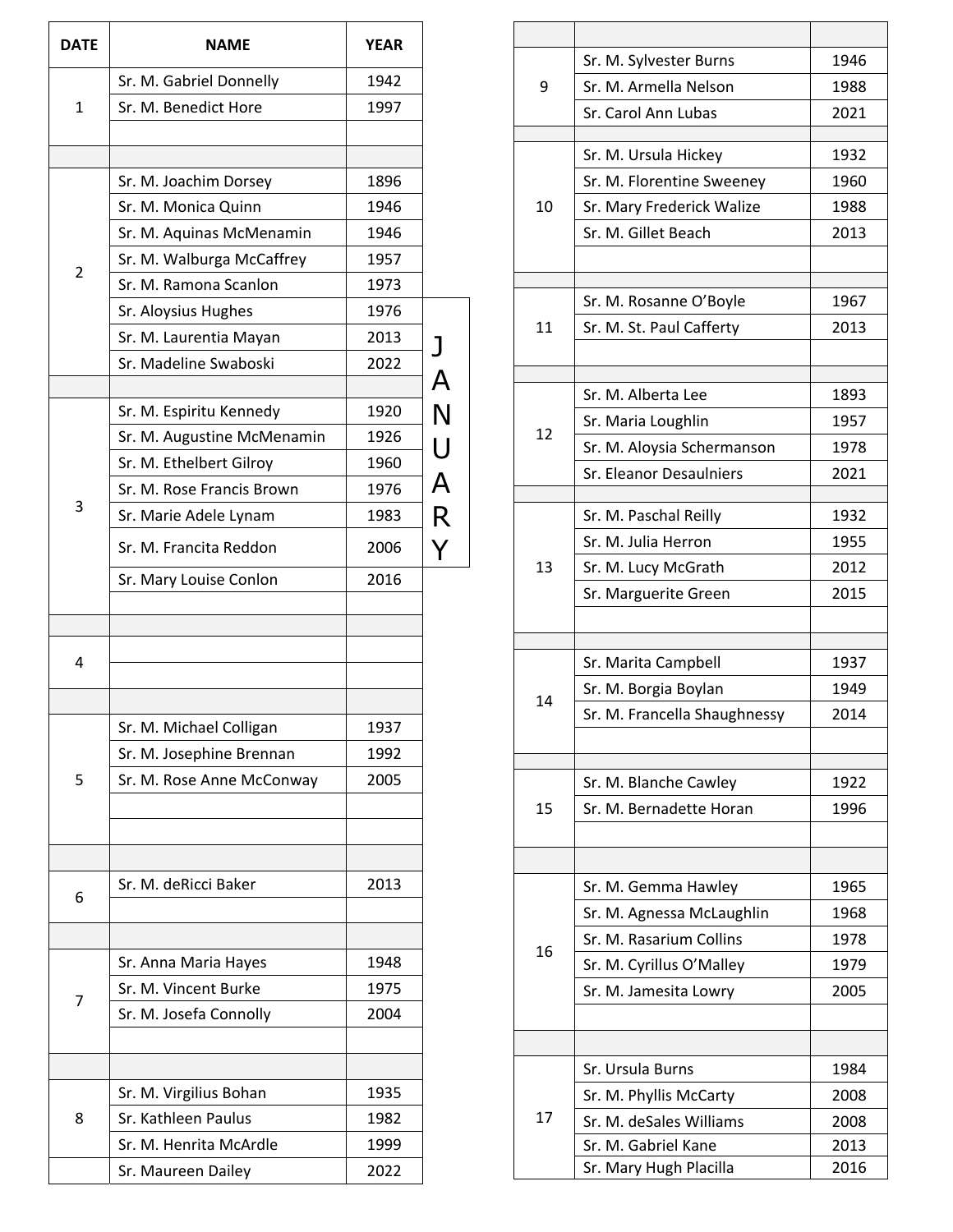|    | Sr. M. Antoinette Bosak        | 2017         |   |
|----|--------------------------------|--------------|---|
| 17 | Sr. Sarah Landis               | 2019         |   |
|    | Sr. M. Celeste Parry           | 2022         |   |
|    |                                |              |   |
|    | Sr. M. Dolores Mulloy          | 1929         |   |
| 18 | Sr. Regina Marie Crane         | 1936         |   |
|    | Sr. M. Bernard Logan           | 1941         |   |
|    |                                |              |   |
|    |                                |              |   |
|    | Sr. M. Clementine Gallagher    | 1917         |   |
| 19 | Sr. Catherine Mary Manley      | 1996         |   |
|    | Sr. M. Kathryn Rolley          | 2013         |   |
|    |                                |              |   |
|    | Sr. M. Cecilia Loftus          | 1923         | J |
| 20 | Sr. Rose Marie McCormick       | 1964         | А |
|    |                                |              | N |
|    |                                |              | U |
|    | Sr. Mary Leonard Connell       | 1964         |   |
|    | Sr. M. Anna Murphy             | 1967         | A |
| 21 | Sr. M. Marcellus Kirsch        | 1993         | R |
|    | Sr. Ann Seguljic               | 2017         |   |
|    |                                |              |   |
|    | Sr. M. Marcelia McAndrew       | 1928         |   |
|    | Sr. Jane Marie Ruddy           | 1943         |   |
|    | Sr. M. Evelyn Hart             | 1946         |   |
| 22 | Sr. M. Kotska Sick             | 1974         |   |
|    | Sr. M. Dominica Gurrell        | 1992         |   |
|    | Sr. M. Germaine McCormick      | 1996         |   |
|    | Sr. Mary Sheehan               | 2021         |   |
|    |                                |              |   |
|    | Sr. M. Ursulina Hopkins        | 1920         |   |
| 23 | Sr. M. Dorothy McDonnell       | 1980<br>1998 |   |
|    | Sr. M. Hilary Meehan           |              |   |
|    |                                |              |   |
|    | Sr. M. Josephus Butler         | 1924         |   |
|    | Sr. M. Columba Caffrey         | 1929         |   |
|    | Sr. Geraldine Marie Holleran   | 1936         |   |
|    | Sr. M. Delphine O'Dea          | 1962         |   |
| 24 | Sr. Joseph Marie McGraw        | 1981         |   |
|    | Sr. M. Henriette Kramer        | 2000         |   |
|    | Sr. M. St. Anthony Radzikowski | 2020         |   |
|    |                                |              |   |
|    |                                |              |   |

|    | Sr. M. Alacoque Kearney                         | 1958         |
|----|-------------------------------------------------|--------------|
| 25 | Sr. M. Bernadette Carmody                       | 1979         |
|    | Sr. M. Dionysia O'Leary                         | 1995         |
|    |                                                 |              |
|    |                                                 |              |
|    | Sr. M. Nazarene Smith                           | 1972         |
| 26 | Sr. M. Marcellina Beach                         | 1983         |
|    |                                                 |              |
|    |                                                 |              |
|    |                                                 |              |
| 27 | Sr. M. Bernardus Dwyer                          | 2019         |
|    |                                                 |              |
|    |                                                 |              |
|    | Sr. Mary James McHale                           | 1922         |
|    | Sr. M. Coronata McNulty                         | 1991         |
| 28 | Sr. Maria Vittoria deZerman                     | 2004         |
|    | Sr. M. Dolorosa Loughney                        | 2018         |
|    |                                                 |              |
|    |                                                 |              |
|    | Sr. M. Gonzaga Walton                           | 1908         |
|    | Sr. M. Aquin O'Brien                            | 1944         |
|    | Sr. M. Edna Lambert                             | 1966         |
| 29 | Sr. M. Barbara Sweet                            | 2004         |
|    | Sr. M. Maurice Hartnett                         | 2012         |
|    |                                                 |              |
|    |                                                 |              |
|    |                                                 |              |
|    | Sr. M. Stella O'Malley                          | 1912         |
|    | Sr. M. Celeste Gallagher                        | 1949         |
|    | Sr. M. Urban Donovan                            | 1957         |
|    | Sr. Rosemary Cavanaugh                          | 1957         |
| 30 | Sr. M. Francina Dever                           | 1985         |
|    | Sr. M. Jerome Horan                             | 1990         |
|    | Sr. M. Teresa O'Malley                          | 2014         |
|    | Sr. M. St. William Lynch                        | 2016         |
|    | Sr. Mary Luke Zaleski                           | 2022         |
|    |                                                 |              |
|    | Sr. M. Benedict Broderick                       | 1932         |
| 31 | Mother M. Kathleen Hart<br>Sr. Kathryn Birdsall | 1962<br>1996 |
|    | Sr. Marianne Addy                               | 2018         |
|    |                                                 |              |
|    |                                                 |              |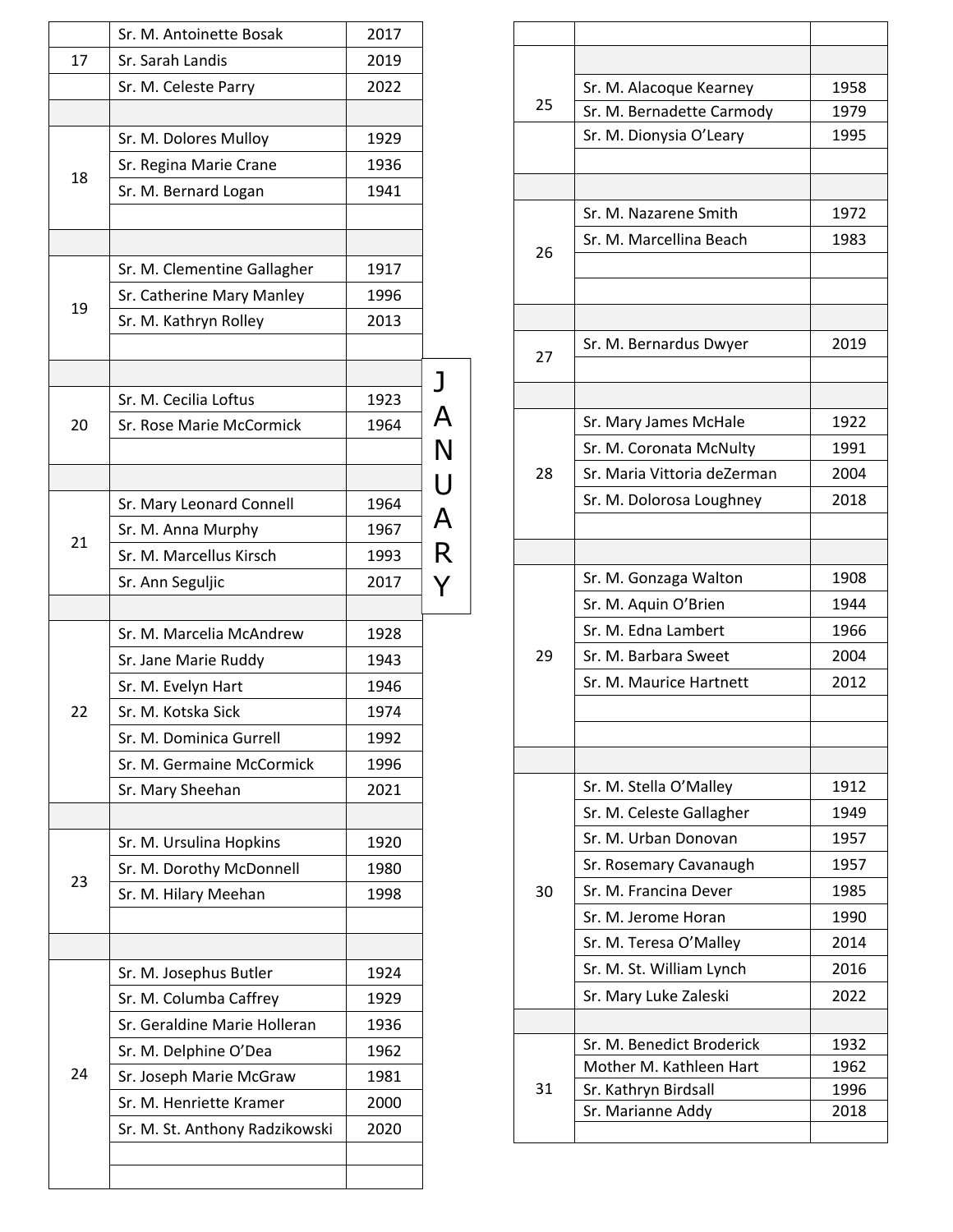| <b>DATE</b> | <b>NAME</b>                  | <b>YEAR</b> |                |
|-------------|------------------------------|-------------|----------------|
|             | Sr. M. Victorian Roche       | 1923        |                |
| 1           | Sr. Mary Peter Doran         | 2011        |                |
|             |                              |             |                |
|             |                              |             |                |
|             | Sr. M. Nativite Hannon       | 1927        |                |
|             | Sr. M. Wilfred Cain          | 1962        |                |
| 2           | Sr. Margaret Maria Guenter   | 1981        |                |
|             | Sr. M. Charitas Loftus       | 1983        |                |
|             |                              |             |                |
|             |                              |             |                |
|             | Sr. M. Magdalen Cummings     | 1921        | F              |
|             | Sr. M. Antonia Heffernan     | 1955        | E              |
| 3           | Sr. M. Nathanael Moran       | 1961        | $\overline{B}$ |
|             | Sr. M. Clare Flanagan        | 1997        |                |
|             | Sr. Mary Edith Opferman      | 2012        | $\mathsf{R}$   |
|             | Sr. Barbara D'Auria          | 2019        |                |
|             | Sr. M. Alexius Fitzgerald    | 2021        | U<br>A         |
|             |                              |             |                |
|             |                              |             | $\mathsf{R}$   |
| 4           | Sr. Mary Feldcamp            | 2002        | Y              |
|             | Sr. Jane Meehan              | 2018        |                |
|             |                              |             |                |
|             |                              |             |                |
|             | Sr. M. Anastasia Hannigan    | 1891        |                |
|             | Sr. M. Raphael O'Malley      | 1948        |                |
|             | Sr. M. Delphina Healy        | 1950        |                |
| 5           | Sr. M. Benita Langan         | 1960        |                |
|             | Sr. M. Thaddeus Kelly        | 1995        |                |
|             | Sr. M. Florence Langan       | 2000        |                |
|             | Sr. M. Evangelista Lipple    | 2007        |                |
|             |                              |             |                |
|             | Sr. M. Paul O'Donnell        | 1927        |                |
|             | Sr. M. Flavia Morris         | 1933        |                |
|             | Sr. M. Henrietta Higgins     | 1941        |                |
|             | Sr. M. DePaul Dougherty      | 1983        |                |
| 6           | Sr. M. Terentia McNulty      | 2005        |                |
|             | Sr. M. Maureen Therese Harun | 2009        |                |
|             | Sr. Magdalene Bubenko        | 2010        |                |
|             | Sr. St. Francis Lyons        | 2018        |                |
|             |                              |             |                |
|             |                              |             |                |
|             | Sr. Maria Rose O'Malley      | 1958        |                |
| 7           | Sr. M. Ethelreda McNamara    | 1966        |                |
|             |                              |             |                |

|    | Sr. M. Jane Driscoll        | 2007 |
|----|-----------------------------|------|
|    |                             |      |
|    |                             |      |
|    | Sr. M. Gregory Murphy       | 1968 |
|    | Sr. M. Cecilius McHale      | 1990 |
| 8  | Sr. M. Bernadina McAndrew   | 1996 |
|    | Sr. M. Muriel Whalen        | 1996 |
|    | Sr. M. Bernadine Rinkavage  | 2005 |
|    | Sr. Theresa Fitzgerald      | 2021 |
|    | Sr. M. Rosarii Hemmer       | 2021 |
|    |                             |      |
|    | Sr. Maria Angela Orr        | 1999 |
| 9  |                             |      |
|    |                             |      |
|    | Sr. M. Cletus Burke         | 1964 |
| 10 |                             |      |
|    |                             |      |
|    | Sr. M. Ricarda Gill         | 1964 |
|    | Sr. M. Hostia Lowe          | 1997 |
| 11 | Sr. M. Hermine Krug         | 1999 |
|    | Sr. M. Marella Moran        | 2004 |
|    |                             |      |
|    |                             |      |
|    | Sr. M. Catherine Ruane      | 1932 |
|    | Sr. M. DeSales Brennan      | 1940 |
|    | Sr. M. Claudia Whalen       | 1958 |
| 12 | Sr. M. Alohonsus McGoldrick | 1961 |
|    | Sr. Oswald Maria Hopkins    | 1966 |
|    | Sr. M. Matilda O'Boyle      | 1970 |
|    | Sr. M. Juliette Flannery    | 2006 |
|    |                             |      |
|    | Sr. M. Caroline Culkin      | 1954 |
|    | Sr. Mary Kevin Nagle        | 1965 |
|    |                             |      |
|    | Sr. Marya Foley             | 1995 |
| 13 | Sr. M. Rosario Gibbons      | 1997 |
|    | Sr. Mary Alois Ortner       | 2002 |
|    | Sr. M. Josine Shannon       | 2006 |
|    |                             |      |
|    | Sr. M. Clement Kearns       | 1921 |
|    | Sr. M. Clotilda Russell     | 1937 |
|    | Sr. M. Ida Campbell         | 1938 |
| 14 | Sr. Marie Elise Loughran    | 1948 |
|    |                             |      |
|    | Sr. M. Denis Donegan        | 1974 |
|    | Sr. M. Doretheus Donnelly   | 1975 |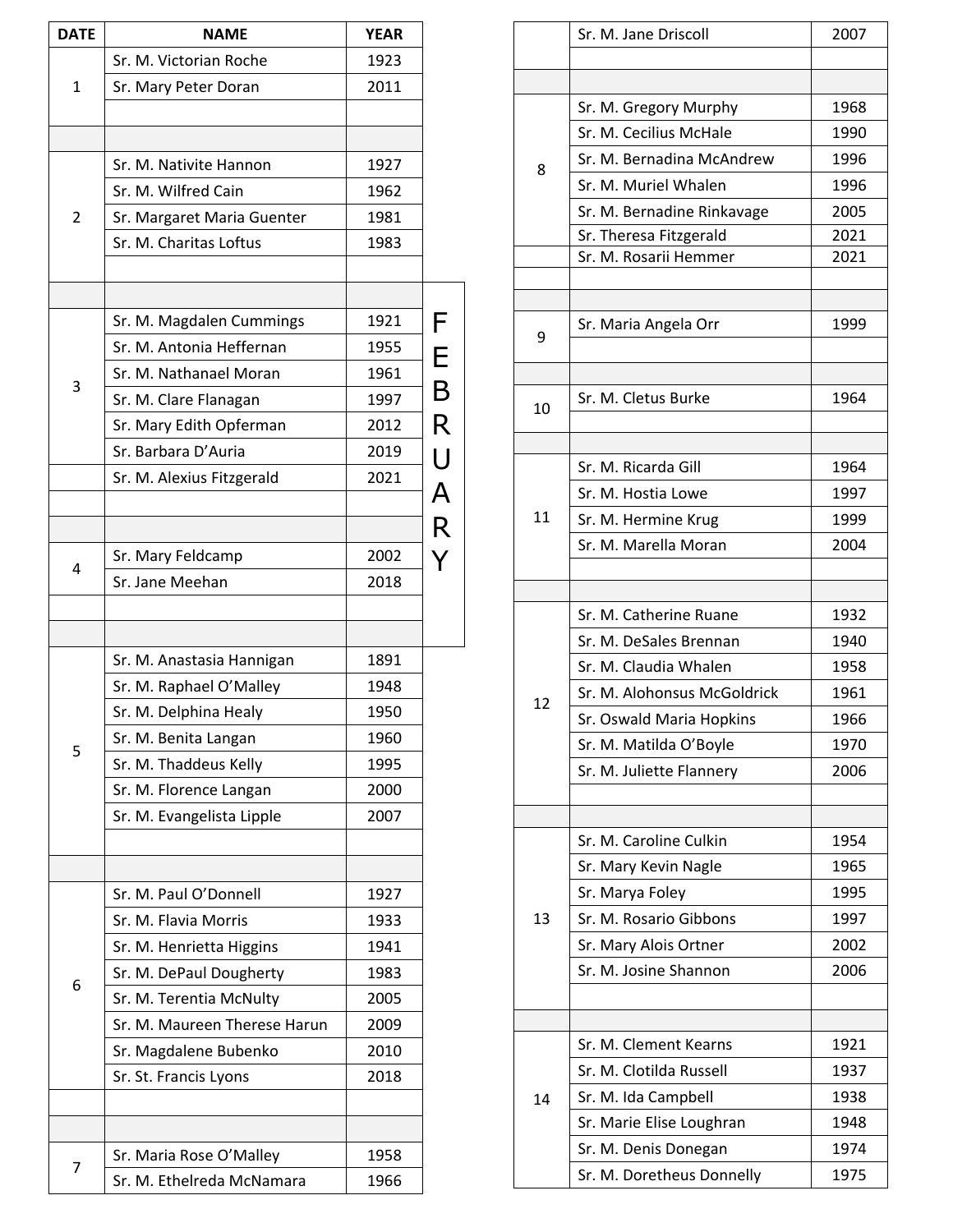|    | Sr. M. Paulus Dwyer          | 1980 |                         |
|----|------------------------------|------|-------------------------|
| 14 | Sr. M. Columba Enright       | 2005 |                         |
|    | Sr. M. Greta Collins         | 2013 |                         |
|    | Sr. Dorothy Ann Haney        | 2020 |                         |
|    |                              |      |                         |
|    |                              |      |                         |
|    | Sr. M. Emelia Bigley         | 1940 |                         |
|    | Sr. Alphonsus Marie Downey   | 1948 |                         |
| 15 | Sr. M. Paul Joseph McArdle   | 1975 |                         |
|    | Sr. M. Bonavita Feeney       | 2006 |                         |
|    | Sr. M. Joanella Ryan         | 2012 |                         |
|    |                              |      |                         |
|    |                              |      | F                       |
|    | Sr. M. Scholastica Bradley   | 1904 | E                       |
|    | Mother M. Casimir Murray     | 1929 |                         |
|    | Sr. M. Inviolata Durkin      | 1954 | $\overline{B}$          |
| 16 | Sr. M. Hubertine Gallagher   | 1990 | R                       |
|    | Sr. M. Jeremy Hornung        | 2008 | $\bigcup$               |
|    | Sr. M. Selina Malone         | 2012 |                         |
|    |                              |      | $\overline{\mathsf{A}}$ |
|    |                              |      | $\overline{\mathsf{R}}$ |
|    | Sr. Marie Immaculee Sardegna | 2000 |                         |
| 17 | Sr. M. Ivan Pollock          | 2009 |                         |
|    |                              |      |                         |
|    |                              |      |                         |
|    | Sr. M. rose Brice            | 1929 |                         |
| 18 | Sr. M.Consilium Lynn         | 1958 |                         |
|    | Sr. M. Emeline Hastings      | 1971 |                         |
|    |                              |      |                         |
|    |                              |      |                         |
|    | Sr. M. Celestine Gorman      | 1876 |                         |
|    | Sr. M. Angela Clarey         | 1934 |                         |
| 19 | Sr. Mary Thomas McAndrew     | 1953 |                         |
|    | Sr. M. Patricia Ann Matthews | 2008 |                         |
|    |                              |      |                         |
|    | Sr. M. Naomi McCloskey       | 1960 |                         |
|    | Sr. Angela Maraie Frusciante | 1962 |                         |
| 20 | Sr. M. Jerome Holland        | 1981 |                         |
|    |                              | 1994 |                         |
|    | Sr. M. John Francis Marley   |      |                         |
|    |                              |      |                         |
|    | Sr. M. Teresa Joyce          | 1925 |                         |
| 21 | Sr. Helen Maria Reddon       | 1982 |                         |
|    | Sr. M. Harold Mulderig       | 2001 |                         |
|    |                              |      |                         |

| 21 | Sr. Regina Marie Wilson    | 2019 |
|----|----------------------------|------|
|    |                            |      |
|    |                            |      |
|    | Sr. M. Edith Cavanaugh     | 1918 |
|    | Sr. M. Cyrenia Caffrey     | 1968 |
| 22 | Sr. M. Teresia Gibbons     | 1969 |
|    | Sr. M. Marionita Egan      | 1989 |
|    | Sr. M. Lucian Reddington   | 1997 |
|    |                            |      |
|    |                            |      |
| 23 | Sr. M. Antonia Pritchard   | 1897 |
|    |                            |      |
|    |                            |      |
|    | Sr. M. Rosarium Reilly     | 1917 |
| 24 | Sr. M. Jamesine Fraser     | 1985 |
|    |                            |      |
|    |                            |      |
|    | Sr. M. Bridget Stokes      | 1871 |
|    | Sr. M. Pancratius Hughes   | 1914 |
| 25 | Sr. M. Petronilla Gehen    | 1929 |
|    | Sr. Mary Luke Smith        | 1959 |
|    | Sr. Leo Marie McDermott    | 1983 |
|    | Sr. M. Francine Connolly   | 2018 |
|    |                            |      |
| 26 |                            |      |
|    |                            |      |
|    |                            |      |
|    | Sr. M. Bonaventure Dunegan | 1894 |
| 27 | Sr. M. Anysia Moran        | 1950 |
|    | Sr. M. Philothea Geary     | 1953 |
|    |                            |      |
|    | Sr. M. Clarita Sharkey     | 1941 |
|    | Sr. M. St. Jude Holden     | 1973 |
| 28 | Sr. M. Marinus Krumenacker | 1996 |
|    | Sr. Marie Rooney           | 2008 |
|    |                            |      |
|    |                            |      |
|    | Sr. M. Verena O'Callahan   | 2012 |
| 29 |                            |      |
|    |                            |      |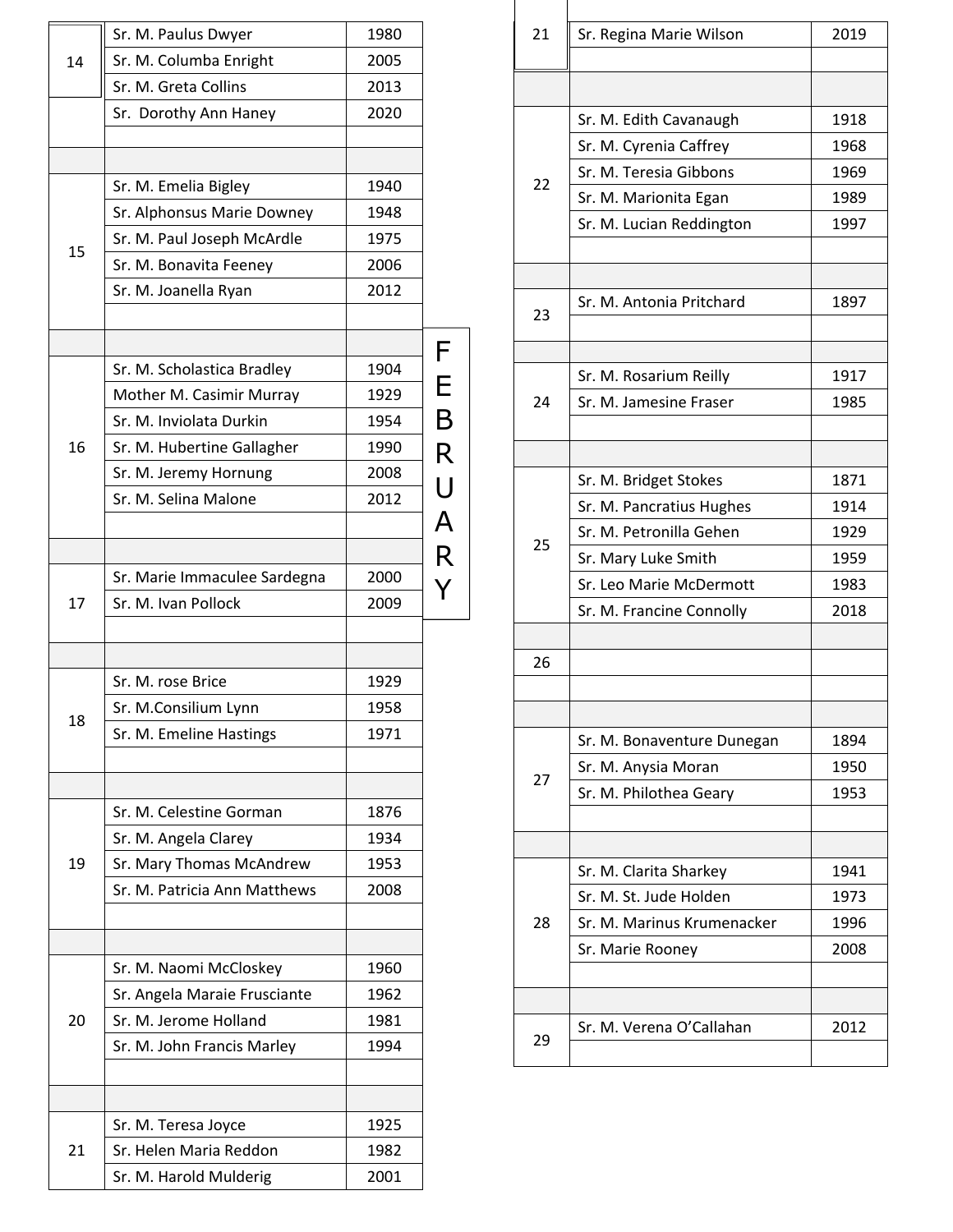| <b>DATE</b>    | <b>NAME</b>                                      | <b>YEAR</b>  |       |
|----------------|--------------------------------------------------|--------------|-------|
|                | Sr. Mary Martin Cawley                           | 1952         |       |
| 1              | Sr. M. Felice Hickey                             | 2012         |       |
|                |                                                  |              |       |
|                |                                                  | 1905         |       |
|                | Sr. M. Stephanie Bedlow<br>Sr. M. Olivia Reilly  | 1970         |       |
|                |                                                  |              |       |
|                | Sr. M. Aloise Begley<br>Sr. M. Laurita McDermott | 1987<br>2000 |       |
|                | Sr. M. Michael McArdle                           | 2002         |       |
| $\overline{2}$ |                                                  | 2006         |       |
|                | Sr. M. Helene Coyle                              |              |       |
|                |                                                  |              |       |
|                |                                                  |              | MARCH |
|                |                                                  |              |       |
|                | Sr. M. Padua Reilly                              | 1957         |       |
|                | Sr. M. Janet Reap                                | 1974         |       |
|                | Sr. Thomas Marie Anglin                          | 1979         |       |
|                | Sr. M. Reginald Patterson                        | 1999         |       |
| 3              | Sr. M. Justa Walton                              | 2006         |       |
|                | Sr. M. Ina Kenney                                | 2008         |       |
|                | Sr. M. Anita Maleski                             | 2021         |       |
|                |                                                  |              |       |
|                |                                                  |              |       |
|                | Sr. M. Marquita Sealey                           | 1990         |       |
| 4              |                                                  |              |       |
|                |                                                  |              |       |
|                | Sr. M. Alicia Ward                               | 1949         |       |
|                | Sr. Maria Agnes McGee                            | 1966         |       |
|                | Sr. M. Rosita Hopkins                            | 1969         |       |
| 5              | Sr. Marianna Ginalski                            | 1981         |       |
|                | Sr. M. St. Andrew Connor                         | 1985         |       |
|                | Sr. M. St. Mary Orr                              | 1996         |       |
|                | Sr. M. Casimir Bougher                           | 2017         |       |
|                | Sr. Patricia Tippen                              | 2019         |       |
|                | Sr. M. Pius Hickey                               | 1930         |       |
|                | Sr. M. Leona Lennon                              | 1957         |       |
|                | Sr. M. Donatus Lynch                             | 1967         |       |
|                | Sr. M. Sabina McHale                             | 2001         |       |
| 6              | Sr. M. Paula Baier                               | 2008         |       |
|                |                                                  |              |       |
|                |                                                  |              |       |
|                |                                                  |              |       |
|                | Sr. M. Egidius Flannigan                         | 1877         |       |
| 7              | Sr. M. Raymond Collins                           | 1926         |       |
|                | Sr. Mary Charles Bradley                         | 1933         |       |
|                | Sr. M. Isabel Sternbergh                         | 1947         |       |

| 7  | Sr. M. Pauline Kelly       | 2015 |
|----|----------------------------|------|
|    |                            |      |
|    |                            |      |
|    |                            |      |
|    | Sr. M. Gaudentia Pelland   | 1967 |
| 8  | Sr. Eileen M. Palma        | 2017 |
|    |                            |      |
|    |                            |      |
|    | Sr. M. Paula Egan          | 1921 |
| 9  | Sr. Dorothy Welsh          | 1989 |
|    | Sr. Margaret Frances       | 2017 |
|    | Gallagher                  |      |
|    | Sr. M. Lucinda Harrington  | 1965 |
|    | Sr. M. Clarice Reddon      | 1990 |
| 10 |                            |      |
|    |                            |      |
|    |                            |      |
|    | Sr. M. Dominic Sullivan    | 1957 |
|    | Sr. M. Euphemia Frable     | 1958 |
|    | Sr. Ephrem Carmody         | 1978 |
|    | Sr. M. Evangeline Conmy    | 1984 |
|    | Sr. M. Loyola Jordan       | 1986 |
| 11 | Sr. M. Kathryn Gallagher   | 2003 |
|    | Sr. M. Rita Halligan       | 2004 |
|    | Sr. M. Honor Lenihan       | 2006 |
|    |                            |      |
|    |                            |      |
|    |                            |      |
|    | Sr. Maria Eugene Caulfield | 1978 |
|    | Sr. Marian Griffiths       | 1990 |
| 12 | Sr. M. Espiritu Dempsey    | 2006 |
|    |                            |      |
|    |                            |      |
|    |                            |      |
|    | Sr. M. Margaret Benfield   | 2013 |
| 13 |                            |      |
|    |                            |      |
|    |                            |      |
|    | Sr. M. Carmel Gallagher    | 1917 |
|    | Sr. M. DePazzi Houlihan    | 1959 |
|    | Sr. M. Wilhelmina Hill     | 2009 |
| 14 | Sr. M. Ida McDonnell       | 2009 |
|    | Sr. Mary Bride O'Malley    | 2012 |
|    |                            |      |
|    |                            |      |
|    | Sr. Mary Frances Ambs      | 2021 |
|    |                            |      |
|    |                            |      |
|    | Sr. M. Callista Hopkins    | 1955 |
| 15 | Sr. Mary David Merrick     | 1960 |

J.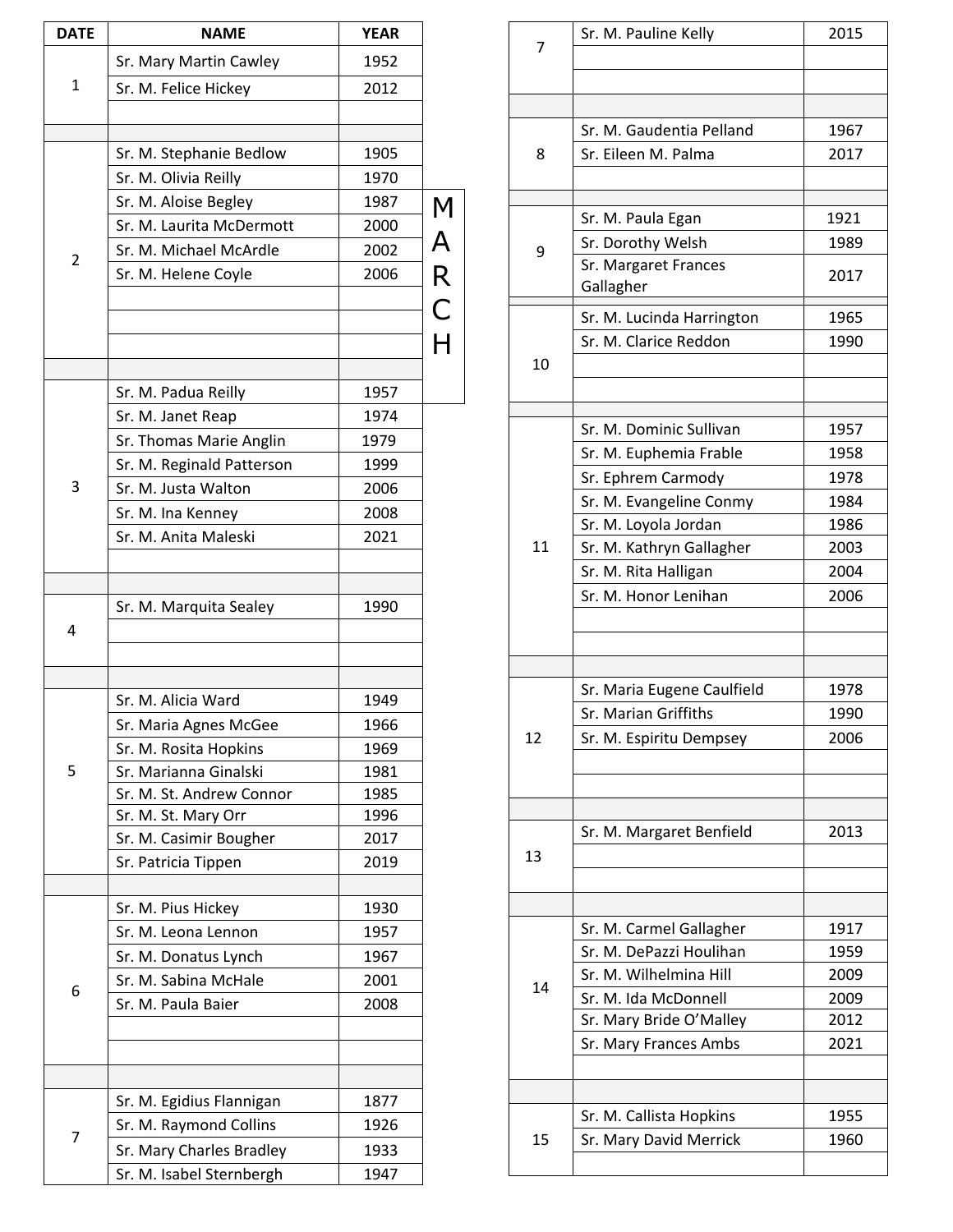|    | Sr. M. Immaculate Keefe     | 1951 |                         |
|----|-----------------------------|------|-------------------------|
|    | Sr. M. Ferdinand O'Connell  | 1971 |                         |
| 16 |                             |      |                         |
|    | Sr. M. Bertha Grady         | 1993 |                         |
|    |                             |      |                         |
|    | Sr. M. Geraldine Farrell    | 1922 |                         |
| 17 |                             |      |                         |
|    |                             |      |                         |
|    |                             |      | M                       |
|    | Sr. Maria Dominic McDonald  | 1967 |                         |
|    | Sr. M. Laura Lavezzo        | 1972 | $\overline{\mathsf{A}}$ |
|    | Sr. M. Elizabeth O'Sullivan | 1973 | $\overline{\mathsf{R}}$ |
| 18 | Sr. Josephine Marie Martin  | 1974 |                         |
|    | Sr. Maria Bernadette Cox    | 1999 | $\mathsf C$             |
|    |                             |      |                         |
|    |                             |      |                         |
|    | Sr. M. Ludwina Leonard      | 1918 |                         |
|    | Sr. M. Dunstan Gallagher    | 1971 |                         |
|    | Sr. M. Davidica Kildea      | 1982 |                         |
| 19 | Sr. M. Chrysostom Roberts   | 1989 |                         |
|    | Sr. M. Rosela McFadden      | 2017 |                         |
|    |                             |      |                         |
|    | Sr. M. Rachel Farrelly      | 1959 |                         |
|    | Sr. M. Barbara Brow         | 2003 |                         |
| 20 | Sr. M. Marthine Culhane     | 2007 |                         |
|    |                             |      |                         |
|    |                             |      |                         |
|    | Sr. M. Leo Hawley           | 1876 |                         |
|    | Sr. M. Clementine Muldoon   | 1926 |                         |
| 21 | Sr. M. Cornelia Tallman     | 1965 |                         |
|    | Sr. M. Eleanora Whalen      | 1991 |                         |
|    | Sr. M. Thelma Gutt          | 2011 |                         |
|    |                             |      |                         |
|    |                             |      |                         |
|    | Sr. M. Constance Roche      | 1948 |                         |
|    | Sr. Mary Robert Gerrity     | 1967 |                         |
|    | Sr. Marie E. Sweeney        | 1989 |                         |
| 22 | Sr. M. Alphonsine Kelly     | 1992 |                         |
|    | Sr. M. Leonilla Connors     | 1999 |                         |
|    | Sr. M. Basil McLane         | 2010 |                         |
|    |                             |      |                         |
|    |                             |      |                         |
|    | Sr. M. Blandina Gallagher   | 1942 |                         |
| 23 | Sr. M. Agnita Kane          | 1969 |                         |
|    | Sr. M. Englebert Cox        | 1990 |                         |
|    |                             |      |                         |

| 23 | Sr. M. Ann Helene Coyne     | 2001 |
|----|-----------------------------|------|
|    | Sr. M. Priscilla Koblarchik | 2021 |
|    |                             |      |
| 24 | Sr. M. Francetta Larkin     | 1965 |
|    |                             |      |
|    |                             |      |
|    | Sr. M. Bennett Watters      | 1948 |
|    | Sr. M. Alban Griffitys      | 1954 |
| 25 |                             | 1971 |
|    | Sr. M. Irma McNally         |      |
|    | Sr. M. Maura Fleury         | 1983 |
|    |                             |      |
|    | Sr. M. Zita McGlynn         | 1955 |
|    | Sr. M. Adelaide Byrne       | 1984 |
|    | Sr. M. Josephus Bower       | 1984 |
|    | Sr. M. Blanche Feeney       | 1997 |
| 26 | Sr. M. Rosalian Armbruster  | 2011 |
|    |                             |      |
|    |                             |      |
|    | Sr. M. Fidelis Houlihan     | 1947 |
|    | Sr. M. Lucia Harley         | 1958 |
|    | Sr. M. Mercedes Flanagan    | 1972 |
| 27 | Sr. M. Henry Kennedy        | 1985 |
|    | Sr. Joan Ciraula            | 2015 |
|    |                             |      |
|    | Sr. Maria Voorneveld        | 2018 |
|    | Sr. Hilarion Sullivan       | 1957 |
|    | Sr. M. St. Catherine Keefe  | 1968 |
|    | Sr. M. Edwin Ott            | 1981 |
|    | Sr. Maria Walter Cavanagh   | 1994 |
| 28 | Sr. M. James Francis Foley  | 2002 |
|    | Sr. Mary Rose Freiman       | 2005 |
|    | Sr. Mary Elsie Miller       | 2005 |
|    |                             |      |
|    |                             |      |
|    | Sr. M. Evangelist Schafer   | 1948 |
| 29 | Sr. M. Joseph Maher         | 1993 |
|    |                             |      |
|    |                             |      |
|    | Sr. M. Agatha Moran         | 1897 |
| 30 | Sr. M. Eustelle burke       | 1949 |
|    |                             |      |
|    |                             |      |
|    | Sr. M. Elizabeth Lynch      | 1929 |
|    | Sr. M. Vivian Kellly        | 1955 |
|    | Sr. M. Genevieve Fitzgerald | 1979 |
|    | Sr. M. Charles Gaffney      | 1992 |
| 31 |                             |      |
|    |                             |      |
|    |                             |      |
|    |                             |      |
|    |                             |      |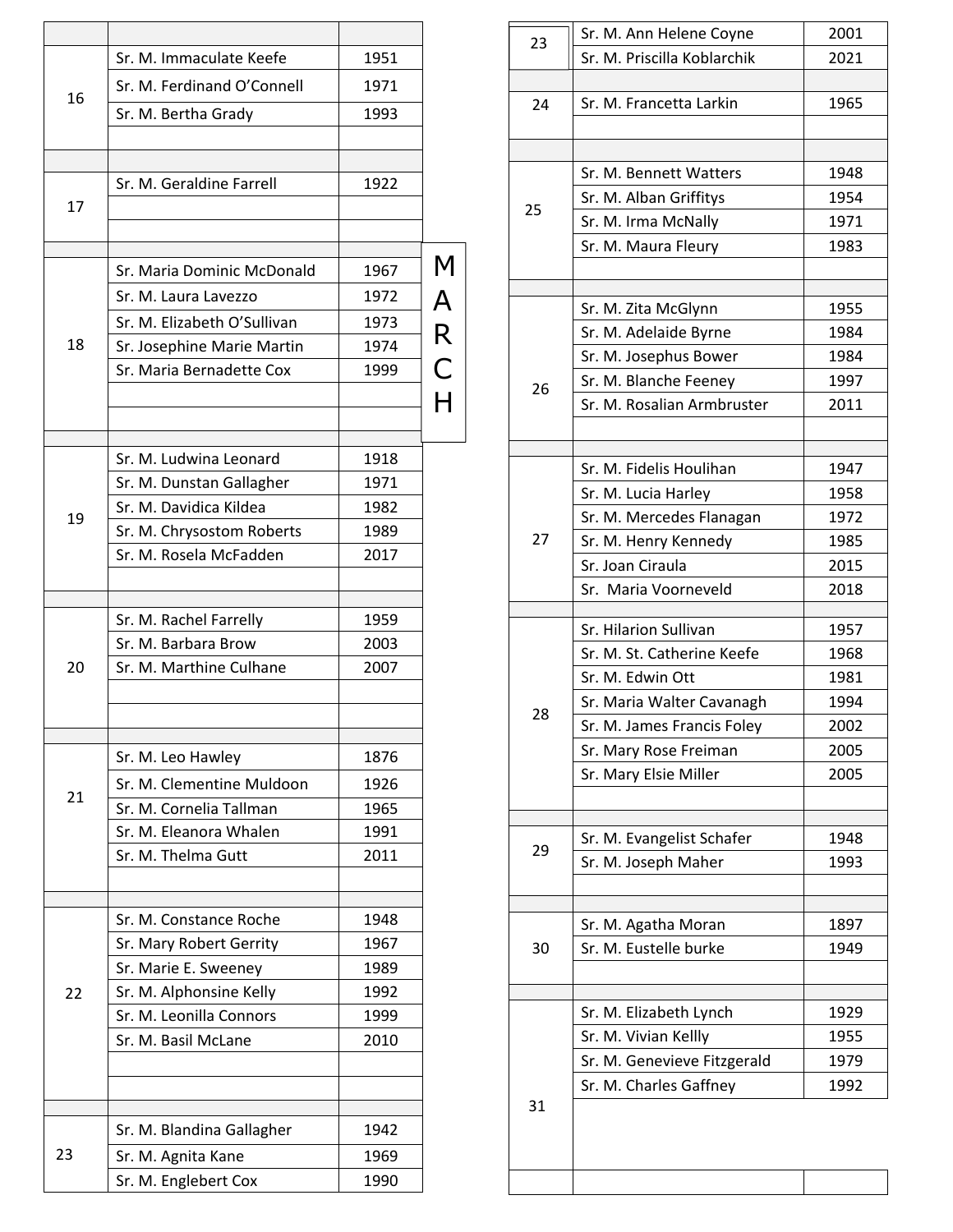| <b>DATE</b>    | <b>NAME</b>                                      | <b>YEAR</b> |             |
|----------------|--------------------------------------------------|-------------|-------------|
|                | Sr. M. Eusibius Burke                            | 1939        |             |
|                | Sr. M. Claver McAndrew                           | 1943        |             |
| $\mathbf{1}$   | Sr. M. Esther Gerrity                            | 1974        |             |
|                | Sr. M. Aquina Whalen                             | 1980        |             |
|                | Sr. M. Dorthy Lyons                              | 1982        |             |
|                |                                                  |             |             |
|                | Sr. M. Collette O'Connor                         | 1923        |             |
|                | Sr. M. Mechtilde Adams                           | 1950        |             |
|                | Sr. Charlotte Marie Roche                        | 1956        |             |
|                | Sr. M. Rose Monica Welsh                         | 1991        | A<br>P      |
| $\overline{2}$ | Sr. M. Annabelle McMahon                         | 1991        |             |
|                | Sr. M. Dorothea McHale                           | 1996        | R           |
|                |                                                  |             | $\mathbf I$ |
|                | Sr. M. Yvonne McHale                             | 1973        |             |
| 3              | Sr. M. Gervase Callahan                          | 1993        |             |
|                | Sr. M. Marita Gill                               | 2008        |             |
|                |                                                  |             |             |
|                |                                                  |             |             |
|                | Sr. M. Alphonsus McEvilla                        | 1915        |             |
| 4              | Sr. Maria Genevieva Corr                         | 1930        |             |
|                | Sr. Alma Marie Morgan                            | 1988        |             |
|                | Sr. M. Catherine Patricia<br>McGirr              | 1995        |             |
|                | Sr. Maria Richard Wilkins                        | 1998        |             |
|                |                                                  |             |             |
|                | Sr. M. Boniface Leonard                          | 1970        |             |
| 5              | Sr. M. Marietta Smith                            | 1972        |             |
|                | Sr. Maria Dolora Legnard                         | 1984        |             |
|                | Sr. Karen Braun                                  | 2006        |             |
|                | Sr. M. Joan Mooney                               | 2009        |             |
|                |                                                  | 1965        |             |
|                | Sr. Vincentia McLaughlin<br>Sr. M. Eugenia Kealy | 1967        |             |
| 6              | Sr. Mary Olive Kelly                             | 1989        |             |
|                | Sr. M. Rita Cecilia McKinney                     | 1991        |             |
|                | Sr. M. Beatrice Brown                            | 1992        |             |
|                | Sr. M. Ann Pickard                               | 2008        |             |
|                |                                                  |             |             |
|                |                                                  |             |             |
|                | Sr. Dorothy McLane                               | 1936        |             |
|                | Sr. M. Generosa Griffin                          | 1959        |             |
|                | Sr. M. Finbarr Daly                              | 1968        |             |
|                | Sr. M. Mericia Brown                             | 1981        |             |
| 7              | Sr. M. Christine Clarkin                         | 1982        |             |
|                | Sr. Ann Patricia Elmore                          | 1986        |             |
|                | Sr. M. Cyprian Weakland                          | 1998        |             |
|                | Sr. Mary Ellen Merrick                           | 2019        |             |

|    | Sr. M. Adelaide O'Boyle      | 1932 |
|----|------------------------------|------|
|    | Sr. M. Assunta McCaffrey     | 1951 |
|    | Sr. M. Amadeus Welton        | 1970 |
|    | Sr. Maria Andrew Allen       | 1997 |
| 8  | Sr. Michaeline Macedonio     | 2014 |
|    |                              |      |
|    |                              |      |
|    |                              |      |
|    |                              |      |
|    | Sr. M. Simeon Walker         | 1978 |
|    | Sr. M. Teresa Moran          | 1992 |
|    |                              | 2002 |
| 9  | Sr. M. Annette Corcoran      |      |
|    | Sr. M. Fidelmia Lynch        | 2005 |
|    |                              |      |
|    |                              |      |
|    |                              |      |
| 10 | Sr. M. Seraphine Flack       | 1917 |
|    |                              |      |
|    |                              |      |
|    | Mother M. Crescentia Foster  | 1916 |
|    | Sr. M. Edna Callahan         | 1934 |
| 11 | Sr. M. Rene Boyle            | 1990 |
|    | Sr. M. Patrice Conlon        | 2007 |
|    | Sr. M. Aloisa McHugh         | 2008 |
|    |                              |      |
|    |                              |      |
|    |                              |      |
|    | Sr. M. Gerard McFadden       | 1922 |
|    | Sr. M. Emerentia Biglin      | 1936 |
|    | Sr. M. Benedicta O'Brien     | 1946 |
|    | Sr. M. Pauline Gallagher     | 1951 |
| 12 | Sr. Jean Marie Swift         | 1957 |
|    | Sr. M. Rosa Rectenwald       | 1982 |
|    |                              |      |
|    |                              |      |
|    |                              |      |
|    | Mother Mary Magdalen Jackson | 1899 |
|    | Sr. M. Maurice Harrington    | 1899 |
|    | Sr. M. Felicitas Baxter      | 1905 |
|    | Sr. M. Cyprian Campbell      | 1914 |
| 13 | Sr. M. Pierre Connell        | 1922 |
|    | Sr. Maria Clement Buckley    | 1992 |
|    |                              |      |
|    | Sr. Catherine Donnegan       | 2015 |
|    |                              |      |
|    |                              |      |
|    |                              |      |
| 14 |                              |      |
|    |                              |      |
|    |                              |      |

Г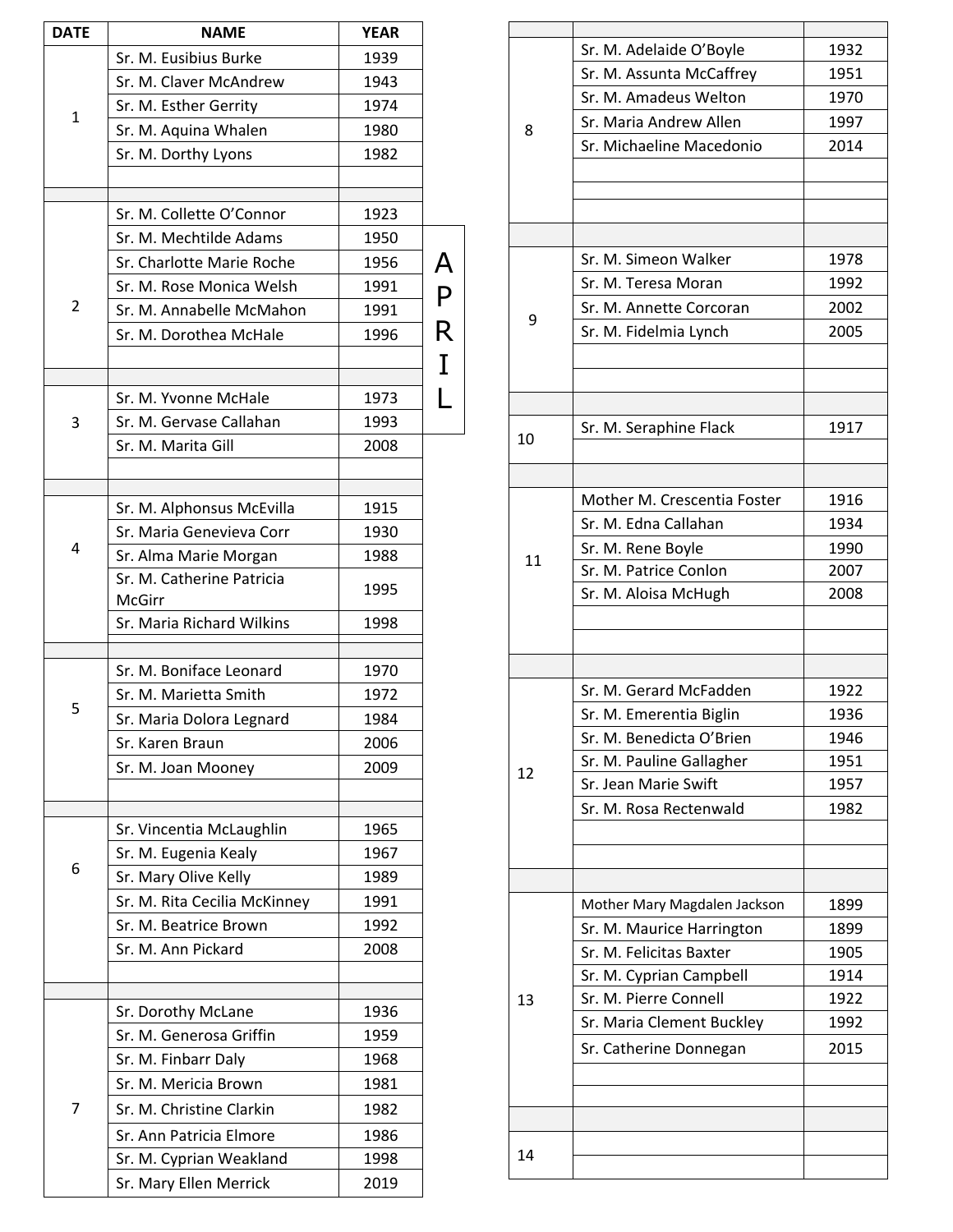|    | Sr. M. Regina O'Neill           | 1886 |                         |
|----|---------------------------------|------|-------------------------|
|    | Sr. M. Paulinus Richards        | 1921 |                         |
|    | Sr. M. Bernadette McShane       | 1929 |                         |
| 15 | Sr. Paul Marie Viedeffer        | 1980 |                         |
|    | Sr. Marie Madeleine Millets     | 1986 |                         |
|    | Sr. M. Thomas Aquinas Kielceski | 2004 |                         |
|    |                                 |      |                         |
|    |                                 |      |                         |
|    | Sr. M. Macarius O'Donnell       | 1946 |                         |
|    | Sr. M. Jovita Loomis            | 1959 | $\overline{\mathsf{A}}$ |
| 16 | Sr. M. Evarista Campbell        | 1974 |                         |
|    | Sr. Maria Martin Flanagan       | 2001 | $\overline{P}$          |
|    | Sr. Annamae Haran               | 2015 | $\overline{\mathsf{R}}$ |
|    |                                 |      |                         |
|    |                                 |      | I                       |
|    | Sr. M. Alberta McHale           | 1939 |                         |
|    | Sr. Clement Marie O'Toole       | 1957 |                         |
|    | Sr. M. Incarnata Leahey         | 1960 |                         |
|    | Sr. M. Emily Litzelman          | 1974 |                         |
|    | Sr. Maria Catherine Walsh       | 1987 |                         |
| 17 | Sr. M. Faith Brown              | 2007 |                         |
|    | Sr. M. Helaine O'Dea            | 2008 |                         |
|    |                                 |      |                         |
|    | Sr. M. Edwardine Travers        | 2009 |                         |
|    |                                 |      |                         |
|    |                                 |      |                         |
|    | Sr. M. Dolorosa Broderick       | 1944 |                         |
| 18 | Sr. Bernadette Zaytoun          | 2014 |                         |
|    | Sr. Maria del Rey Shevlin       | 2016 |                         |
|    |                                 |      |                         |
|    | Sr. Marie Bernarde Kilcullen    | 1989 |                         |
| 19 | Sr. M. Seraphia Gallagher       | 1996 |                         |
|    | Sr. M. Harriet Jackson          | 2013 |                         |
|    |                                 |      |                         |
|    |                                 |      |                         |
|    | Sr. Mary Vincent Flynn          | 1862 |                         |
|    | Sr. M. Matilda Delehanty        | 1920 |                         |
| 20 | Sr. M. Mariella Dailey          | 1963 |                         |
|    |                                 |      |                         |
|    |                                 |      |                         |
|    | Sr. M. Emmanuel Carey           | 1966 |                         |
| 21 | Sr. Mildred McCloskey           | 2019 |                         |
|    |                                 |      |                         |
|    | Sr. M. DeChantal McHugh         | 1909 |                         |
|    |                                 |      |                         |
|    |                                 |      |                         |
| 22 | Sr. M. Thomasina Gallagher      | 1960 |                         |
|    | Sr. M. Dorothy McCaffrey        | 2006 |                         |
|    |                                 |      |                         |
|    |                                 |      |                         |

|    | Sr. M. Flavia McDonald      | 1954 |
|----|-----------------------------|------|
|    | Sr. M. Cornelian Kearney    | 1968 |
| 23 | Sr. Margaret Mary Kane      | 2013 |
|    |                             |      |
|    |                             |      |
|    |                             |      |
|    |                             |      |
|    | Sr. M. Dominica Gerraghty   | 1921 |
| 24 | Sr. M. Marguerite Murray    | 1965 |
|    | Sr. M. Eunice Corcoran      | 2017 |
|    |                             |      |
|    | Sr. M. Immaculate Yahner    | 1930 |
|    | Sr. M. Sevula Healy         | 1940 |
|    | Sr. M. Madalena Gilroy      | 1971 |
| 25 | Sr. M. Lligouri Farnon      | 1991 |
|    | Sr. M. Franceline Krug      | 2014 |
|    |                             |      |
|    |                             |      |
|    |                             |      |
|    | Sr. Celsus Gavin            | 1944 |
| 26 |                             |      |
|    |                             |      |
|    |                             |      |
|    | Sr. M. Euphrasia Kelly      | 1974 |
|    | Sr. Mary Edward Hickey      | 1990 |
| 27 | Sr. Maria Regina Loures     | 2016 |
|    |                             |      |
|    |                             |      |
|    | Sr. M. Helen Joseph McGrath | 1932 |
| 28 | Sr. Mary Bede Douglas       | 1959 |
|    | Sr. M. Carmella O'Malley    | 1961 |
|    | Sr. Angela Miller           | 2018 |
|    |                             |      |
|    |                             |      |
|    | Sr. M. John Joseph Moore    | 1999 |
| 29 |                             |      |
|    |                             |      |
|    |                             |      |
|    | Sr. Mary Martin Boland      | 1897 |
| 30 | Sr. M. Gerardus Maloney     | 1934 |
|    |                             |      |
|    |                             |      |
|    |                             |      |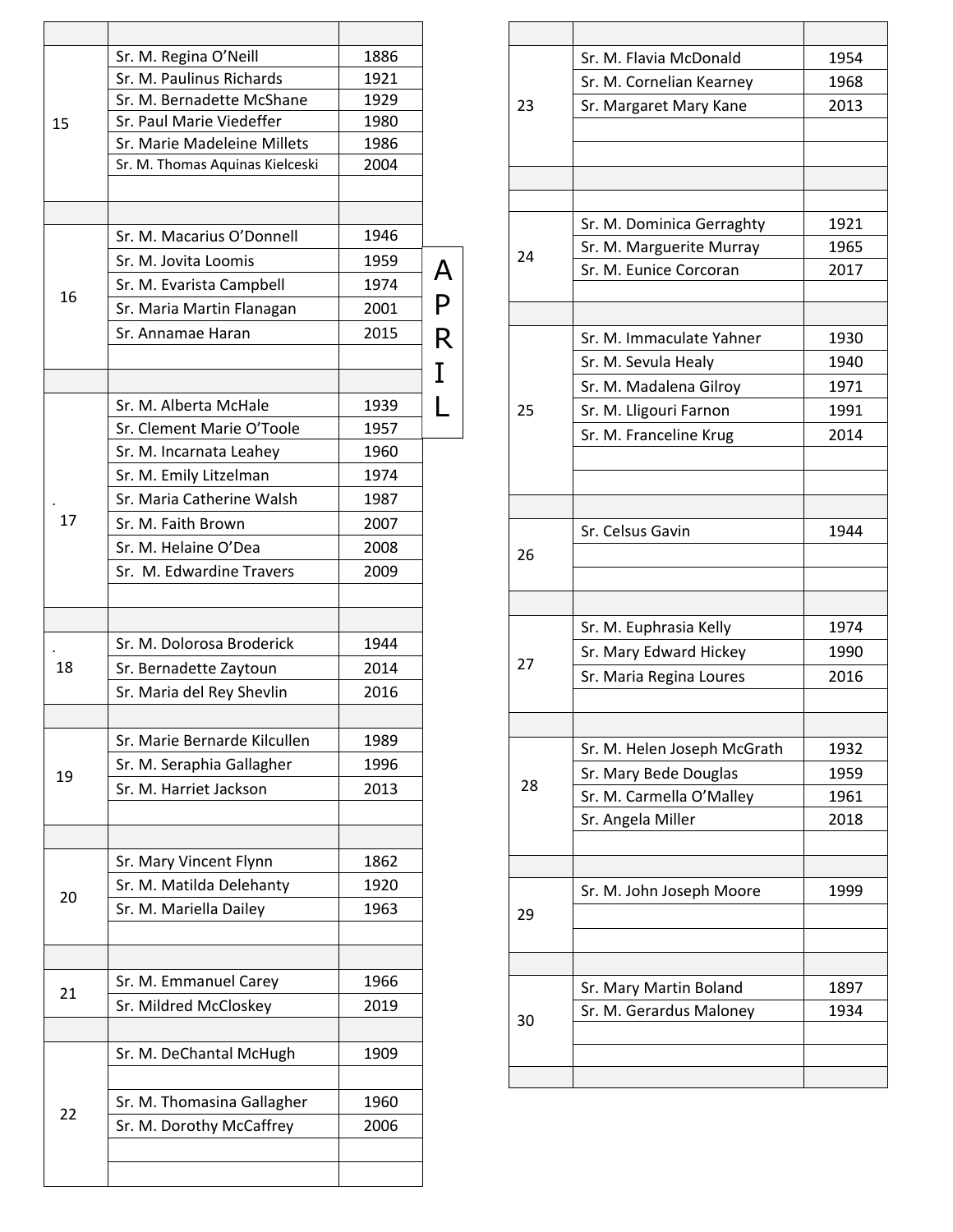| <b>DATE</b>    | <b>NAME</b>                   | <b>YEAR</b> |        |
|----------------|-------------------------------|-------------|--------|
|                | Sr. Alice Marie Tooley        | 1946        |        |
| $\mathbf{1}$   | Sr. Mary Ruth Samon           | 1999        |        |
|                | Sr. M. Michel Keenan          | 2019        |        |
|                |                               |             |        |
|                | Sr. M. Concetta Yannone       | 1936        |        |
|                | Sr. M. Dolorita Maloney       | 1959        |        |
|                | Sr. M. Marcina Crowe          | 1988        |        |
| $\overline{2}$ | Sr. M. Johanne Barry          | 1995        |        |
|                | Sr. Mary Enda O'Donnell       | 2006        |        |
|                | Sr. Dolothy Rita Lancor       | 2012        |        |
|                | Sr. M. Jamesella Mawhinney    | 2018        |        |
|                |                               |             |        |
|                | Sr. Visitation Bergan         | 1906        |        |
|                |                               | 1941        |        |
|                | Sr. M. DeRicci Daley          | 1961        | M<br>A |
|                | Sr. M. Kenneth McHugh         |             |        |
|                | Mother Mary William Craig     | 1965        |        |
| 3              | Sr. Francis Marie Butler      | 1977        |        |
|                | Sr. M. Paulinus Sullivan      | 1979        |        |
|                | Sr. M. Rosina McLane          | 1984        |        |
|                | Sr. M. Margaret Russell       | 2003        |        |
|                | Sr. Ann Newell                | 2022        |        |
|                | Sr. M. Charlotte Houlihan     | 1970        |        |
|                | Sr. M. Clementine Gunther     | 1975        |        |
|                | Sr. M. Rose Teresa Layden     | 1984        |        |
| 4              | Sr. M. Christella Duggan      | 2002        |        |
|                | Sr. M. Anne Fulwiler          | 2012        |        |
|                |                               |             |        |
|                | Sr. Maria Assumpta Clifford   | 1960        |        |
| 5              | Sr. M. DeChantal McHale       | 1961        |        |
|                | Sr. Margaret Mary Caulson     | 2016        |        |
|                | Mother M. Joseph Shaughnessy  | 1884        |        |
|                | Sr. M. Dolores Marie McNamara | 1936        |        |
| 6              | Sr. M. Louise McGill          | 1951        |        |
|                | Sr. M. Uriel Hurst            | 1973        |        |
|                |                               |             |        |
|                | Sr. M. Eugene Murray          | 1938        |        |
|                | Sr. Mary Sweeney              | 1966        |        |
| 7              | Sr. Agnes Marie Johnson       | 1977        |        |
|                | Sr. M. Susan McMenamin        | 2007        |        |
|                |                               |             |        |
|                |                               |             |        |
|                | Sr. M. Christina Heyburn      | 1926        |        |
| 8              | Sr. M. Ancilla Buckley        | 1958        |        |
|                | Sr. Mary Nicholas Scanlon     | 1977        |        |
|                | Sr. M. Ignatia Murphy         | 1999        |        |

| 8  | Sr. M. St. Charles Cullen                      | 2003         |
|----|------------------------------------------------|--------------|
|    |                                                |              |
|    |                                                |              |
|    | Sr. M. Mildred Kennedy                         | 1930         |
|    | Sr. M. Camilla Sweeney                         | 1941         |
| 9  | Sr. M. Scholastica Chainey                     | 1982         |
|    | Sr. M. Anna Clare Johnson                      | 1983         |
|    | Sr. M. Sabine Higgins                          | 2021         |
|    |                                                |              |
|    | Sr. M. DeChantal Kane                          | 1896         |
|    | Sr. M. Bernadette O'Boyle                      | 1898         |
|    | Sr. M. Patrice Kearney                         | 1953         |
| 10 | Sr. M. Justina O'Malley                        | 1965         |
|    | Sr. Philip Marie Driestadt                     | 1980         |
|    | Sr. M. Elvira Manze                            | 1985         |
|    | Sr. M. Jacqueline Cunningham                   | 1990         |
|    |                                                |              |
|    |                                                |              |
|    | Sr. M. Ignatius White                          | 1932         |
|    | Sr. M. Anastasia Winters                       | 1937         |
|    | Sr. M. Presentation Wilkinson                  | 1959         |
| 11 | Sr. Maria Lucian Convery                       | 1982         |
|    | Sr. Maria Carmel Hanlon                        | 1993         |
|    | Sr. M. Pierre Kennedy                          | 1995         |
|    | Sr. Ave Maria Foley                            | 2021         |
|    |                                                |              |
| 12 |                                                |              |
|    |                                                |              |
|    |                                                |              |
|    | Sr. M. Ethelbert Hevern                        | 1920         |
| 13 | Sr. M. Serenus Yahner                          | 1970         |
|    | Sr. M. Mariel dougher                          | 1982         |
|    | Sr. Louise Connolly                            | 2017         |
|    |                                                |              |
|    |                                                |              |
|    | Sr. Patricia Smith                             | 1981         |
| 14 |                                                |              |
|    |                                                |              |
|    | Sr. M. Rosalia Kelley                          | 1931         |
|    | Sr. M. Crescentia Mullen                       | 1960         |
|    | Sr. M. Placidus Smith                          | 1977         |
| 15 | Sr. M. Theron Mack                             | 1983         |
|    | Sr. M. Donelda Fox                             | 2006         |
|    |                                                |              |
|    |                                                |              |
|    |                                                |              |
| 16 |                                                |              |
|    |                                                |              |
|    |                                                |              |
|    | Sr. M. Isidore Connor                          | 1933         |
| 17 | Sr. M. Christina Murphy<br>Sr. Mary Schmidling | 2005<br>2020 |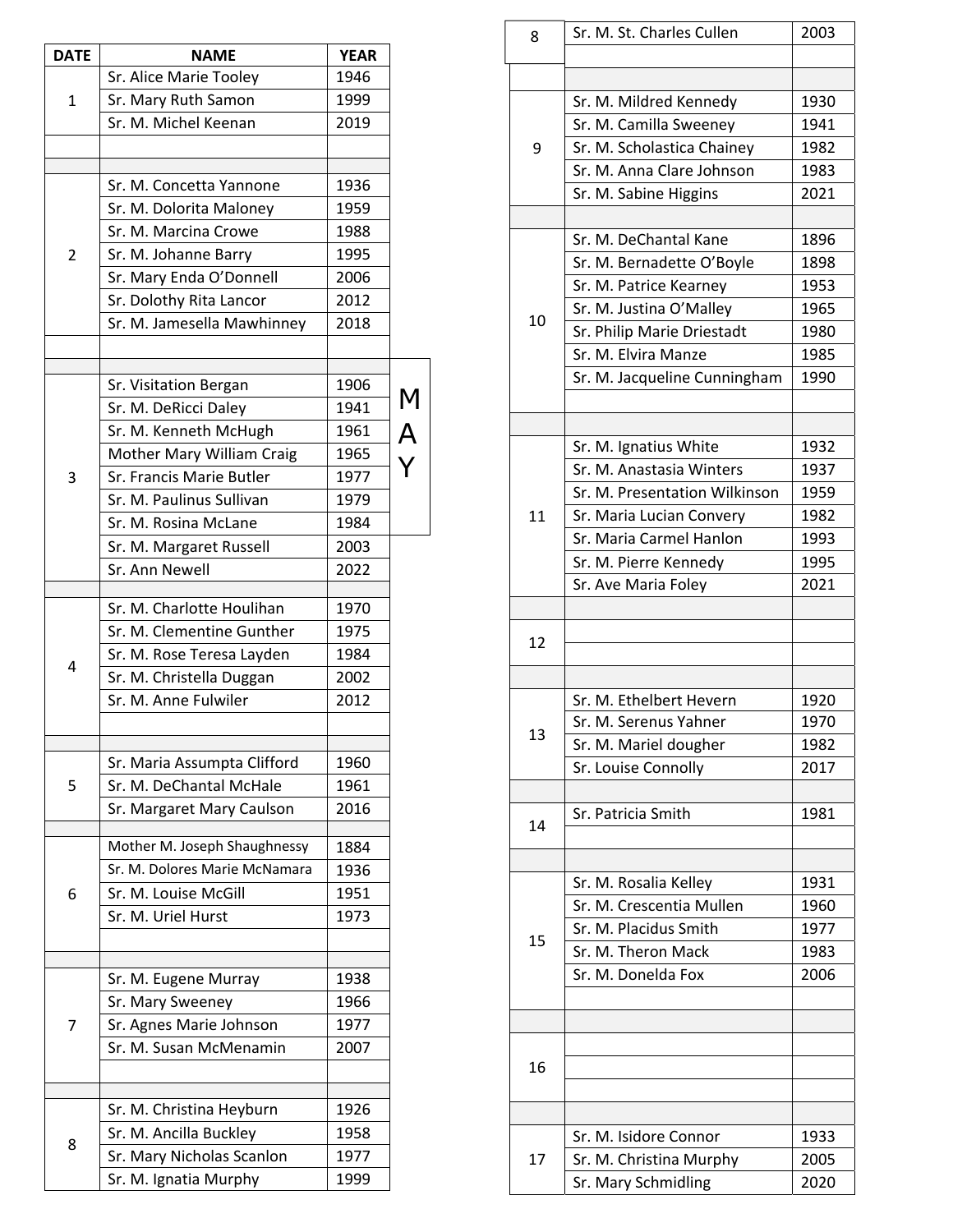|    | Sr. M. Francesca Farrell                           | 1962 |             |
|----|----------------------------------------------------|------|-------------|
| 18 | Sr. M. Michaela Mollica                            | 2003 |             |
|    | Sr. M. Helen Hemmer                                | 2018 |             |
|    |                                                    |      |             |
|    | Sr. Aloysius Marie Stroud                          | 1940 |             |
|    | Sr. M. Natalie Lavan                               | 1958 |             |
| 19 |                                                    | 2004 |             |
|    | Sr. M. Edith Halligan                              |      |             |
|    |                                                    |      |             |
| 20 | Sr. M. Thecla McAvoy                               | 1981 |             |
|    | Sr. M. St. Mel Wright                              | 2021 |             |
|    | Sr. M. Cecilian White                              | 2021 |             |
|    |                                                    |      |             |
|    | Sr. M. Sergius O'Donnell                           | 1990 |             |
| 21 | Sr. M. Imelda Sharpe                               | 1980 |             |
|    |                                                    |      | M<br>A<br>Y |
|    | Sr. Ethel Marie Gavin                              | 1990 |             |
|    | Sr. M. Theresa Bernard Yates                       | 1997 |             |
| 22 | Sr. M. Joel O'Rourke                               | 1998 |             |
|    |                                                    |      |             |
|    |                                                    |      |             |
|    | Sr. M. Egidius Heslin                              | 1942 |             |
|    | Sr. Maria Theophane Allen                          | 1985 |             |
| 23 | Sr. M. Romuald Doyle                               | 1999 |             |
|    | Sr. M. Jeannine Parry                              | 2016 |             |
|    | Sr. Theresa Thayer                                 | 2017 |             |
|    | Sr. M. Chrysta Lerhinan                            | 2018 |             |
|    |                                                    |      |             |
|    | Sr. M. Servula Kinsley                             | 1914 |             |
| 24 | Sr. M. Yolanda Bravin                              | 1996 |             |
|    | Sr. Eleanor Kalafut                                | 2016 |             |
|    | Sr. M. Clare Roche                                 | 2004 |             |
| 25 | Sr. M. Hyacinth Serafini                           | 2007 |             |
|    |                                                    |      |             |
|    |                                                    | 1978 |             |
|    | Sr. Mary James Johnson<br>Sr. M. St. Dominic Foley | 1980 |             |
|    |                                                    | 1996 |             |
| 26 | Sr. M. Juan LaBarr<br>Sr. M. Johnine O'Neill       | 2008 |             |
|    |                                                    |      |             |
|    |                                                    |      |             |
|    | Sr. M. Veronica Duffy                              | 1970 |             |
| 27 | Sr. James Marie Corcoran                           | 1976 |             |
|    |                                                    |      |             |
|    |                                                    |      |             |

|    | Sr. M. Laurentia Flannery | 1939 |
|----|---------------------------|------|
| 28 | Sr. M. Gerald O'Donnell   | 1953 |
|    | Sr. M. Amata Jordan       | 1997 |
|    |                           |      |
|    | Sr. M. Ambrosia McHale    | 1928 |
|    | Sr. M. Sebastian Murphy   | 1938 |
| 29 | Sr. M. Linus Hannon       | 1941 |
|    |                           |      |
|    |                           |      |
|    | Sr. M. Agatha Griffin     | 1890 |
|    | Sr. M. Hilda Brown        | 1954 |
| 30 | Sr. Maria Laurence Maher  | 1984 |
|    | Sr. M. Joann Bellomo      | 1999 |
|    |                           |      |
|    |                           |      |
|    | Sr. M. Adrian Caveney     | 1946 |
|    | Sr. M. Celestina Langan   | 1990 |
| 31 | Sr. Margaret Cotter       | 1993 |
|    |                           |      |
|    |                           |      |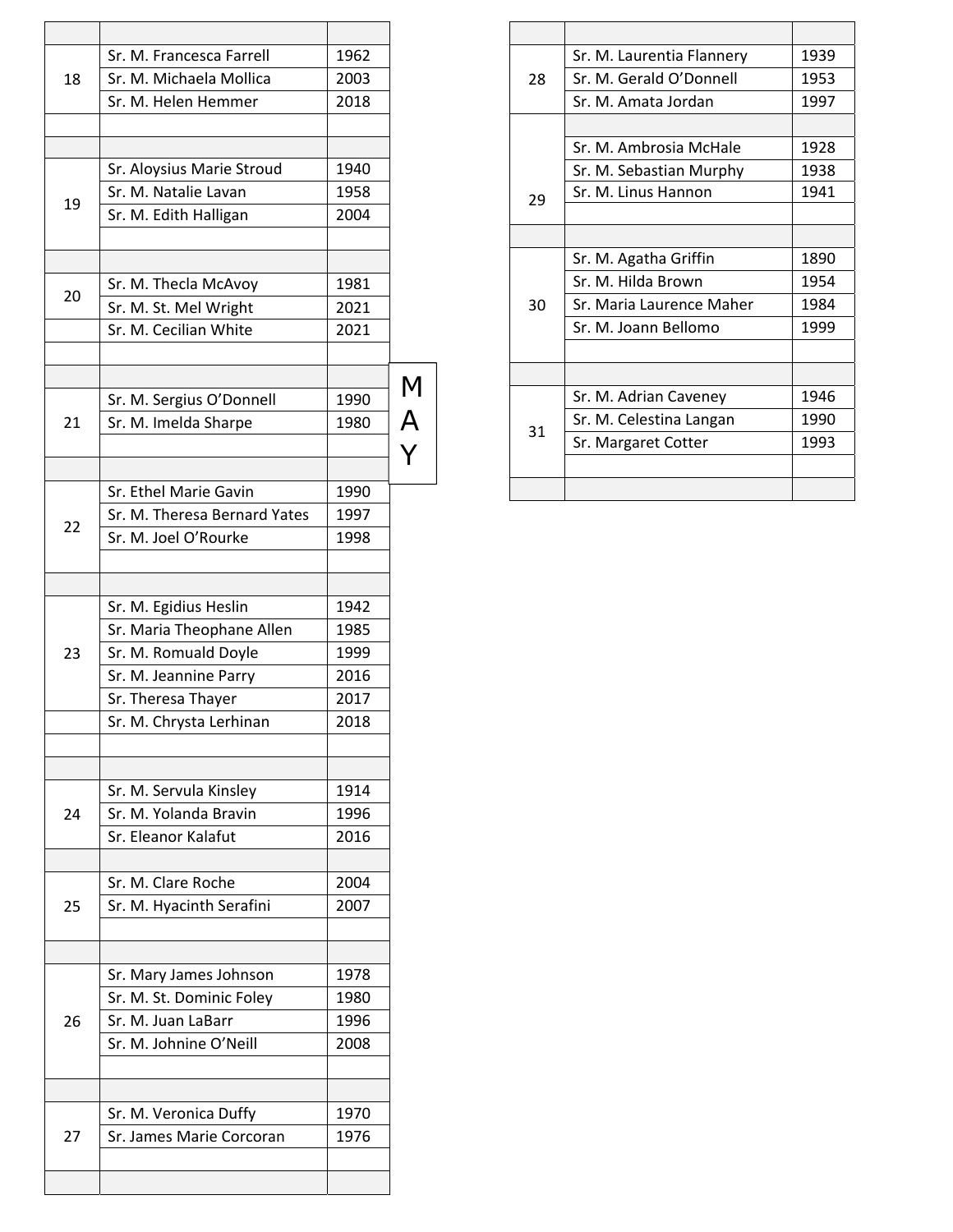| <b>DATE</b>    | <b>NAME</b>                                                               | <b>YEAR</b>          |             |
|----------------|---------------------------------------------------------------------------|----------------------|-------------|
|                | Sr. M. Monice Sullivan                                                    | 1970                 |             |
| $\mathbf{1}$   | Sr. Rita Marie Byrne                                                      | 1987                 |             |
|                | Sr. Anne Marie Foley<br>Sr. Marie Terese MacDermott                       | 1965<br>1966         |             |
| $\overline{2}$ | Sr. M. Avellina Ryan                                                      | 1990                 |             |
|                | Sr. M. Agnes McKune<br>Sr. M. Andre Davoren                               | 1939<br>2008         |             |
| 3              |                                                                           |                      |             |
| 4              | Sr. M. Agnes Cecilia Mangan<br>Sr. Mary Schelb<br>Sr. M. Clarita Maloney  | 1983<br>2006<br>2012 | J           |
|                | Sr. Mary Howard Krotzer                                                   | 2017                 | U<br>N<br>Ė |
| 5              | Sr. M. Nazaretta Early<br>Sr. M. Camilla Kirsch<br>Sr. Mary Lambert Rossi | 1966<br>1996<br>2018 |             |
|                |                                                                           |                      |             |
| 6              | Sr. M. Constantina Madden<br>Mother M. Cyril Conway                       | 1932<br>1942         |             |
| 7              | Sr. M. Demetria Bode                                                      | 1948                 |             |
|                |                                                                           |                      |             |
| 8              | Sr. M. Brigid O'Leary<br>Sr. Maria Rita Ruddy                             | 1996<br>1997         |             |
|                |                                                                           |                      |             |
| 9              | Sr. M. Xavier Byrne<br>Sr. M. Agatha McDonough                            | 1933<br>1947         |             |
|                |                                                                           |                      |             |
| 10             | Sr. M. Cyrilla Kane<br>Sr. M. Clare Kelley                                | 1944<br>1974         |             |

|    | Sr. M. Seraphine Gallagher | 1990 |
|----|----------------------------|------|
| 10 | Sr. M. Jeanne Drummond     | 1998 |
|    | Sr. Mary Joan Kelleher     | 2015 |
|    |                            |      |
|    |                            |      |
|    | Sr. Miriam Therese Rihn    | 1989 |
| 11 | Sr. Rita Lorraine burke    | 2013 |
|    |                            |      |
|    |                            |      |
|    |                            |      |
|    | Sr. M. Antoinette Lannon   | 1897 |
| 12 | Sr. M. Stella Devers       | 1984 |
|    |                            |      |
|    |                            |      |
|    | Sr. M. Imelda Lavery       | 1936 |
|    | Sr. M. Clarissa Dunleavy   | 1964 |
|    | Sr. M. Giovanni Merrick    | 1971 |
|    | Sr. M. Anna Teresa McArdle | 1981 |
| 13 | Sr. M. Catherine Joyce     | 1999 |
|    | Sr. M. Genevieve McCloskey | 2005 |
|    |                            |      |
|    |                            |      |
|    |                            |      |
|    | Sr. Mary Edward Toohey     | 1929 |
|    | Sr. M. Gertrude Lyng       | 1937 |
|    | Sr. M. Annunciata Madden   | 1962 |
| 14 | Sr. M. Alma Shelley        | 1976 |
|    |                            |      |
|    |                            |      |
|    |                            |      |
|    | Sr. M. Victoria Kearney    | 1959 |
|    | Sr. M. Geraldine Tessier   | 1983 |
| 15 | Sr. M. Laetitia Caulson    | 2005 |
|    |                            |      |
|    |                            |      |
|    |                            |      |
|    | Sr. M. Michael Donnelly    | 1979 |
| 16 |                            |      |
|    |                            |      |
|    |                            |      |
|    |                            |      |
|    | Sr. M. Clarence McHale     | 1983 |
| 17 |                            |      |
|    |                            |      |
|    |                            |      |
|    |                            |      |
|    | Sr. M. Vincent Tighe       | 1921 |
| 18 | Sr. M. Carmelina May       | 1930 |
|    | Sr. Gilmary Beagle         | 2015 |
|    |                            |      |
|    |                            |      |
| 19 | Sr. M. Matthias Walsh      | 1956 |
|    | Sr. M. Gerardus Turi       | 1985 |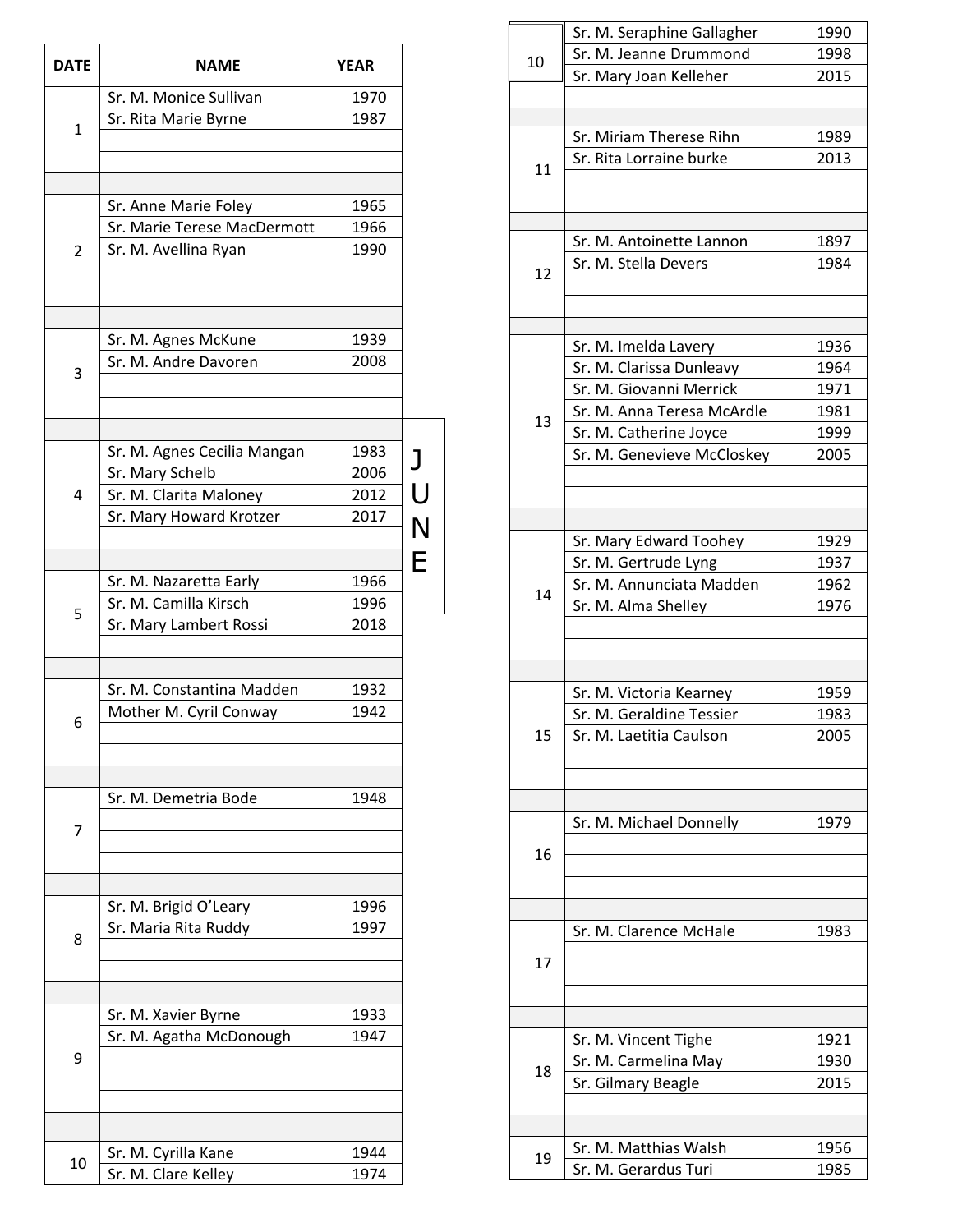|    | Sr. M. DeNeri McLane          | 1993 |              |
|----|-------------------------------|------|--------------|
| 19 | Sr. M. Paulina Langan         | 1996 |              |
|    |                               |      |              |
|    |                               |      |              |
|    |                               |      |              |
|    | Sr. M. St. Hugh Lennon        | 1962 |              |
|    | Sr. Maryla Farfour            | 2020 |              |
| 20 |                               |      |              |
|    |                               |      |              |
|    |                               |      |              |
|    |                               |      |              |
|    | Sr. M. Jeanetta Hughes        | 2007 |              |
|    | Sr. M. Robertus Mullen        | 2007 |              |
| 21 |                               |      |              |
|    |                               |      |              |
|    |                               |      |              |
|    |                               |      | $\mathsf{J}$ |
|    | Sr. M. Florence Marshall      | 1933 |              |
| 22 | Sr. M. Margery McMahon        | 1992 |              |
|    |                               |      | U<br>N       |
|    |                               |      |              |
|    |                               |      | Ė            |
|    | Sr. Mary Rose McNamara        | 1889 |              |
|    | Sr. M. vianney Lavelle        | 1995 |              |
|    |                               |      |              |
| 23 | Sr. M. Katrina Kondzer        | 2002 |              |
|    | Sr. M. Edmunda McAndrew       | 2010 |              |
|    | Sr. Helene Fee                | 2015 |              |
|    |                               |      |              |
|    |                               |      |              |
|    | Sr. M. Timothy Watters        | 1899 |              |
|    | Sr. M. Theodora Healey        | 1955 |              |
|    | Sr. Mary Rita McCormac        | 1957 |              |
|    |                               |      |              |
| 24 | Sr. M. Herberta Burns         | 1985 |              |
|    | Sr. M. Thomasita Nash         | 1993 |              |
|    |                               |      |              |
|    |                               |      |              |
|    |                               |      |              |
|    | Sr. M. Joseph Maloney         | 1930 |              |
|    | Sr. M. Carmelita Charette     | 1936 |              |
|    |                               |      |              |
|    | Sr. M. Agnes Bernard Cummings | 1960 |              |
| 25 | Sr. M. Octavia Walsh          | 1961 |              |
|    | Sr. Madeleine Merritt         | 2016 |              |
|    |                               |      |              |
|    |                               |      |              |
|    |                               |      |              |
|    |                               |      |              |
|    | Sr. M. Sarah Callan           | 1966 |              |
|    |                               |      |              |
|    | Sr. M. Innocenta Rouse        | 1968 |              |
| 26 | Sr. M. Cyril Scanlon          | 1985 |              |
|    | Sr. Mary Mark Carnes          | 2009 |              |
|    | Sr. Mary Elizabeth Costello   | 2021 |              |
|    |                               |      |              |
|    |                               |      |              |
|    | Sr. M. Estelle Mullen         | 1963 |              |
| 27 |                               |      |              |
|    |                               |      |              |
|    |                               |      |              |

|    | Sr. M. Angelus Brown     | 1913 |
|----|--------------------------|------|
|    | Sr. M. Honorine Walsh    | 1987 |
| 28 | Sr. M. Carlotta Kaschalk | 2002 |
|    |                          |      |
|    |                          |      |
|    |                          |      |
|    | Sr. Joanne Pickard       | 1988 |
| 29 | Sr. Clare Belz           | 1994 |
|    |                          |      |
|    |                          |      |
|    |                          |      |
|    | Sr. M. Audrey Statelman  | 1951 |
|    | Sr. M. Clara McNulty     | 1953 |
| 30 | Sr. M. Corona McDonald   | 1979 |
|    | Sr. M. Huberta O'Neill   | 2001 |
|    | Sr. M. Fidelis Flannery  | 2017 |
|    |                          |      |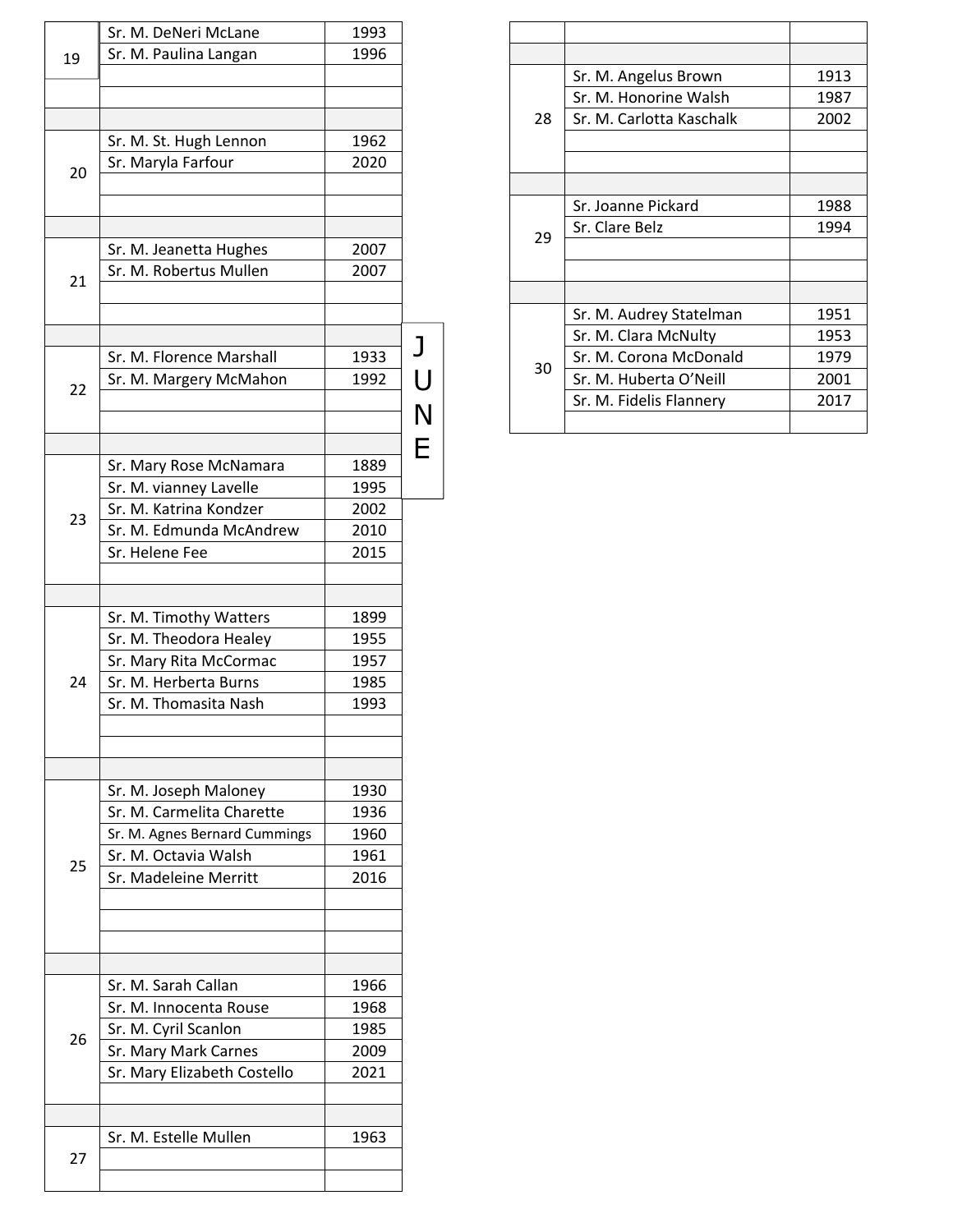| <b>DATE</b>  | <b>NAME</b>                  | <b>YEAR</b> |                |
|--------------|------------------------------|-------------|----------------|
|              | Sr. M. Consolata Ball        | 1966        |                |
| $\mathbf{1}$ | Sr. M. Finian Beach          | 1970        |                |
|              | Sr. M. Charisse Hayes        | 1985        |                |
|              |                              |             |                |
|              | Sr. M. Cecilian Hammer       | 1943        |                |
|              | Sr. M. Regis Wynne           | 1950        |                |
| 2            | Sr. M. Antonina Williamson   | 1980        |                |
|              | Sr. M. Kathleen O'Dea        | 2012        |                |
|              |                              |             |                |
|              | Sr. M. Alexis Hewitt         | 1940        | J              |
|              | Sr. Mary Ellen Farrell       | 1971        | $\bigcup$      |
|              | Sr. M. Dolores Joseph Lally  | 1977        | $\overline{L}$ |
| 3            | Sr. M. Paulette Morrison     | 1981        |                |
|              | Sr. M. Anna Eleanor Flaherty | 1981        |                |
|              | Sr. Mary Richard McCarthy    | 1986        |                |
|              |                              |             |                |
|              | Sr. M. Rosalie McDermott     | 1942        |                |
|              | Sr. Patricia Schaefer        | 1977        |                |
| 4            | Sr. Mary Paul O'Reilly       | 1980        |                |
|              | Sr. M. Davida Sullivan       | 2002        |                |
|              | Sr. Carol Sukitz             | 2018        |                |
|              | Sr. M. Loretto McConnell     | 1919        |                |
| 5            | Sr. M. Xavier Gibbons        | 2003        |                |
|              |                              |             |                |
|              | Sr. M. Aidan Jorday          | 1969        |                |
|              | Sr. M. Pancratius Walsh      | 1971        |                |
| 6            | Sr. M. Carmelina Fabbri      | 2004        |                |
|              | Sr. M. Jeanni tubach         | 2013        |                |
|              |                              |             |                |
|              | Sr. M. St. James Gilmartin   | 1978        |                |
| 7            | Sr. M. Immaculee Cavanaugh   | 1989        |                |
|              | Sr. M. Josephine Joy         | 2001        |                |
|              | Sr. M. St. Gerard Myers      | 2016        |                |
|              | Sr. M. Perpetua Doyle        | 1940        |                |
|              | Sr. M. Aluigi Devers         | 1979        |                |
| 8            | Sr. M. Noreen Falvey         | 1979        |                |
|              | Sr. M. Patricius McAndrew    | 2001        |                |
|              | Sr. M. Joanne campanini      | 2003        |                |
|              |                              |             |                |

|    | Sr. M. Jane Frances Keating | 1960 |
|----|-----------------------------|------|
|    | Sr. M. Maurine LeFevre      | 1962 |
|    | Sr. M. Philippa Carroll     | 1971 |
| 9  | Sr. M. Clement Schermanson  | 1978 |
|    | Sr. M. Coleman Nee          | 2911 |
|    |                             |      |
|    |                             |      |
|    |                             |      |
|    | Sr. Maria Aquina O'Toole    | 1995 |
|    | Sr. Katherine Sugrue        | 1999 |
| 10 | Sr. Maristella Walsh        | 2007 |
|    |                             |      |
|    |                             |      |
|    | Sr. M. Fridolin McLaughlin  | 1981 |
|    | Sr. M. Rosaleen Dougherty   | 1982 |
|    | Sr. M. Edelina Miller       | 1988 |
| 11 | Sr. M. Frederica Fricker    | 1996 |
|    |                             |      |
|    |                             |      |
|    |                             |      |
|    | Sr. M. Gonzaga Walton       | 1887 |
|    | Sr. M. Hildegarde Campbell  | 1935 |
|    | Sr. M. Regina O'Neill       | 1946 |
|    | Sr. M. Carl Wahl            | 1971 |
| 12 | Sr. M. Miles Boyd           | 1971 |
|    | Sr. M. Alison Reilly        | 1991 |
|    | Sr. M. Paschal Fitzgibbon   | 1999 |
|    |                             |      |
|    |                             |      |
|    | Sr. M. Helena Diskin        | 1953 |
|    | Sr. M. Laboure Walters      | 1982 |
|    | Sr. M. Evangela O'Malley    | 1990 |
| 13 | Sr. Elizabeth Mary Quinlin  | 2001 |
|    | Sr. M. Regina Barrett       | 2008 |
|    |                             |      |
|    |                             |      |
|    |                             |      |
| 14 |                             |      |
|    |                             |      |
|    | Sr. M. Cecilia Desmond      | 1890 |
| 15 |                             |      |
|    |                             |      |
|    |                             |      |
|    | Sr. Mary Hope Gibson        | 1960 |
| 16 | Sr. M. Isabel Schratwieser  | 2020 |
|    |                             |      |
|    |                             |      |
|    |                             |      |
|    |                             |      |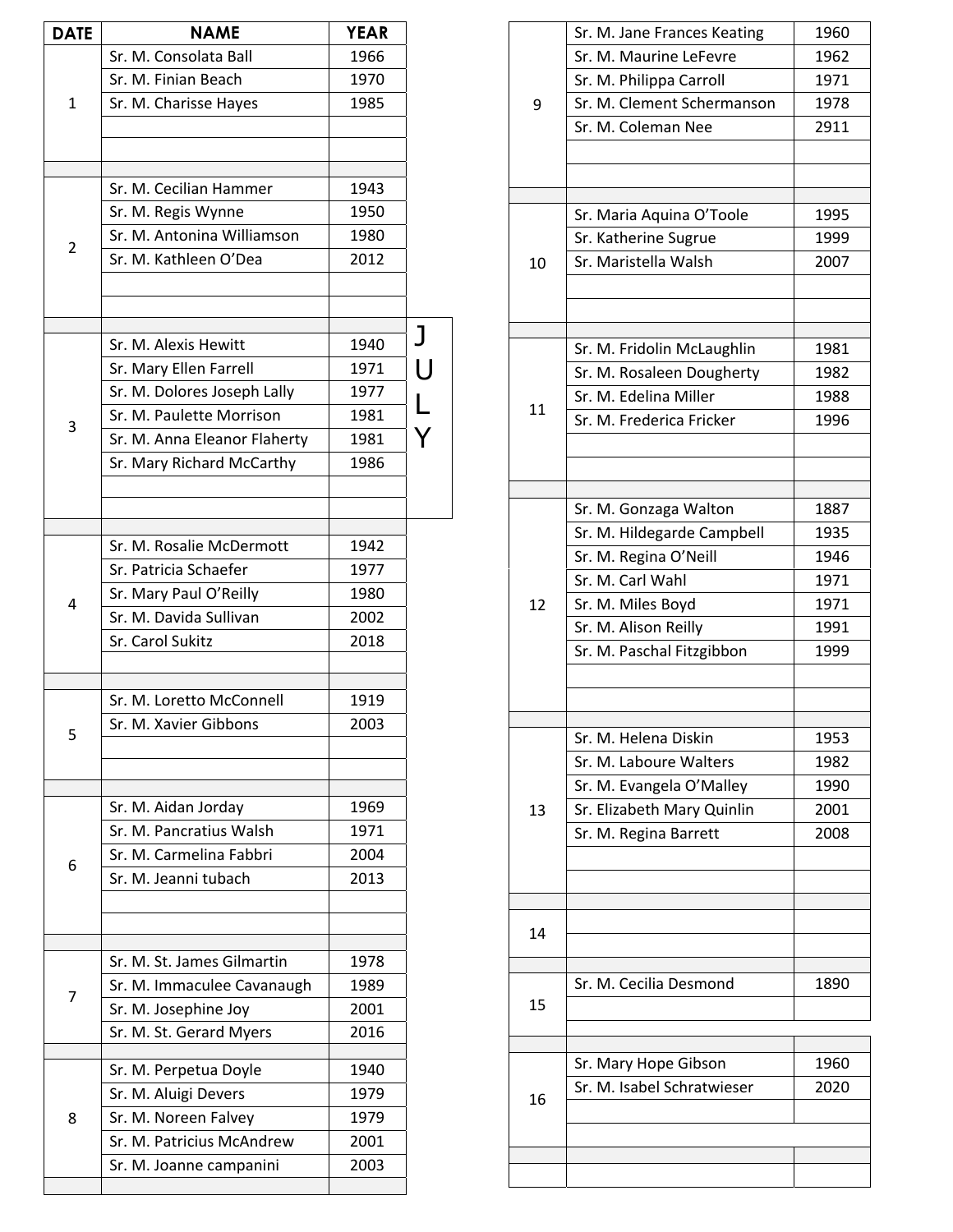|    | Sr. M. Rose Regina Mainguth | 1980 |              |
|----|-----------------------------|------|--------------|
| 17 | Sr. M. Carolyn turner       | 1984 |              |
|    |                             |      |              |
|    |                             |      |              |
|    | Sr. M. Eymard Bigley        | 1964 |              |
|    | Sr. Elizabeth Collins       | 1974 |              |
| 18 |                             |      |              |
|    |                             |      |              |
|    | Sr. M. Aquin Theobald       | 2001 |              |
|    | Sr. Mary Andrew Earley      | 2004 |              |
| 19 |                             |      |              |
|    |                             |      |              |
|    | Sr. M. Dositheus Cawley     | 1945 | $\mathsf{J}$ |
|    | Sr. M. Marina McGinnis      | 1978 | U<br>V<br>Y  |
| 20 | Sr. M. Wendelin Casey       | 1986 |              |
|    | Sr. Maria Finbar Nugent     | 1995 |              |
|    | Sr. Margo McCormick         | 2019 |              |
|    | Sr. M. Justin Duffy         | 1957 |              |
|    | Sr. M. Macaria Mooney       | 1979 |              |
| 21 | Sr. Maria Jeanne Guenter    | 1988 |              |
|    |                             |      |              |
|    | Sr. M. Francella McCarthy   | 1938 |              |
|    | Sr. M. Rosanne McFarland    | 1971 |              |
| 22 |                             |      |              |
|    |                             |      |              |
|    | Sr. M. Leo Malone           | 1915 |              |
|    | Sr. M. Enda McGuire         | 1952 |              |
| 23 | Sr. M. Emeria Brundage      | 2005 |              |
|    |                             |      |              |
|    | Sr. M. Louis Langan         | 1913 |              |
|    | Sr. M. Sylvia Morgan        | 1964 |              |
| 24 | Sr. Marie Eucharia Ward     | 1976 |              |
|    | Sr. M. Herman McLaughlin    | 1978 |              |
|    | Sr. M. Lillian Atkinson     | 1982 |              |
|    | Sr. M. Edith Fondecchia     | 2013 |              |
|    | Sr. M. Ann Dolora Cullen    | 1960 |              |
|    | Sr. M. Brendan O'Brien      | 1965 |              |
|    | Sr. M. Luigi Saxe           | 1975 |              |
| 25 | Sr. M. Terence McGirr       | 1992 |              |
|    |                             |      |              |
|    |                             |      |              |

|    | Sr. M. Amabilis Conlon         | 1963 |
|----|--------------------------------|------|
|    | Sr. M. Francis Paul O'Sullivan | 1989 |
| 26 | Sr. M. Marcelia Brennan        | 1989 |
|    |                                |      |
|    |                                |      |
|    |                                |      |
|    | Sr. M. Bonaventure Nailer      | 1903 |
|    | Sr. M. Lawrence Doyle          | 1912 |
|    | Sr. M. Paula Malia             | 1934 |
|    | Sr. M. Gabriella Brown         | 1966 |
| 27 | Sr. M. Therese Culhane         | 2006 |
|    | Sr. M. Eugene Coyne            | 2007 |
|    |                                |      |
|    |                                |      |
|    |                                |      |
|    | Sr. M. Anicetus Cawley         | 1958 |
|    | Sr. Mary Earley                | 2008 |
| 28 | Sr. M. Francis Regis Vagt      | 2018 |
|    |                                |      |
|    |                                |      |
|    | Sr. Aurelia Marie McDevitt     | 1931 |
|    | Sr. Maria Assunta Tomko        | 1978 |
| 29 | Sr. M. Trinita Kelly           | 1988 |
|    |                                |      |
|    |                                |      |
|    |                                |      |
|    | Sr. M. Catherine Harrington    | 1894 |
|    | Sr. Kathleen Lannak            | 2015 |
| 30 |                                |      |
|    |                                |      |
|    |                                |      |
|    | Sr. M. Ethna Hughes            | 1960 |
|    | Sr. Marie Helene Parks         | 1974 |
|    | Sr. M. Roselle Sullivan        | 1983 |
| 31 | Sr. Jane Berube                | 1992 |
|    |                                |      |
|    |                                |      |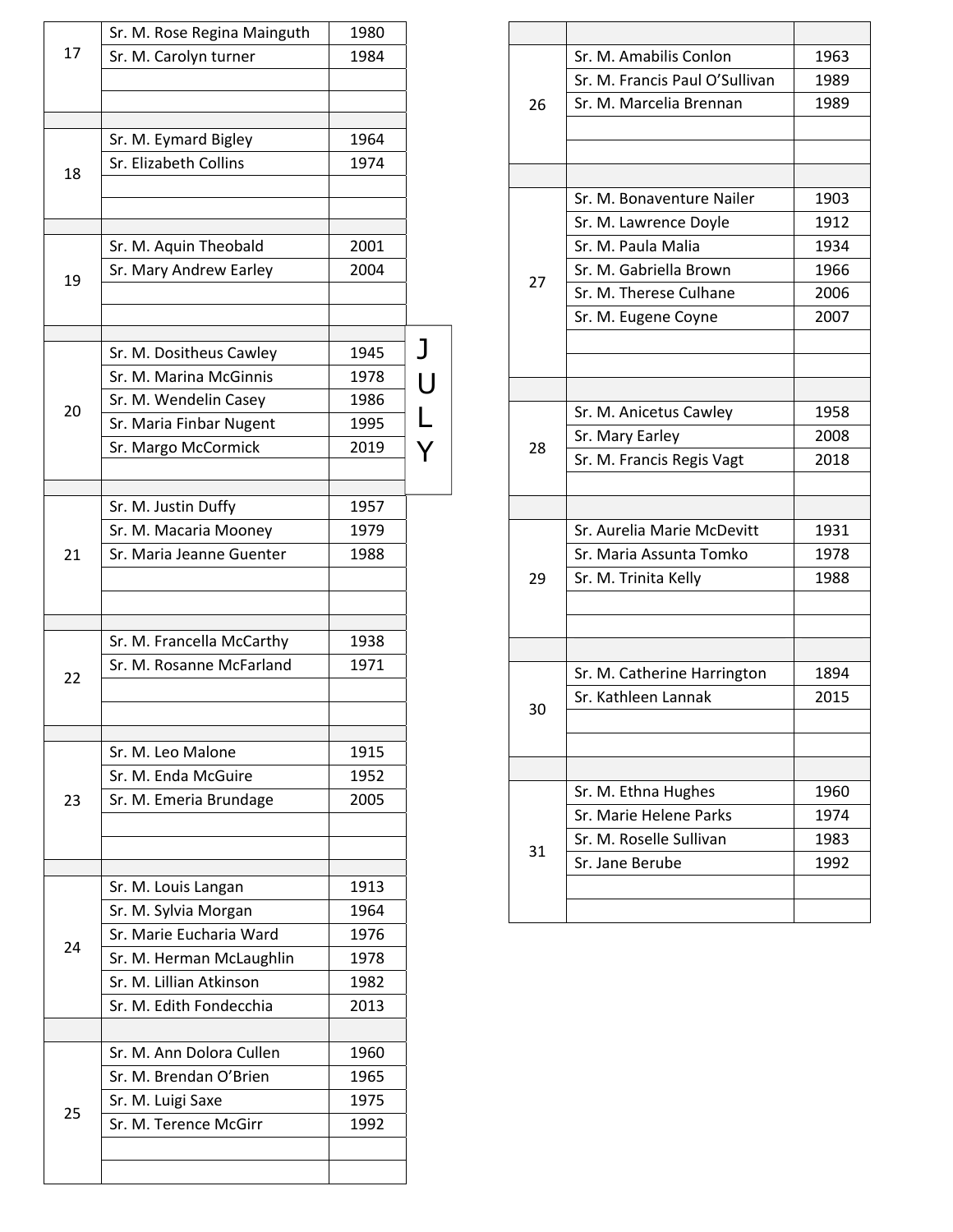| <b>DATE</b>    | <b>NAME</b>                  | <b>YEAR</b> |        |
|----------------|------------------------------|-------------|--------|
|                | Sr. M. Antonita Regan        | 1978        |        |
| 1              | Sr. M. Mattthew O'Connor     | 1986        |        |
|                | Sr. M. Louis Mills           | 1985        |        |
|                | Sr. M. Anitra Nemotko        | 2016        |        |
|                |                              |             |        |
|                | Sr. M. Lucille Murray        | 1942        |        |
|                | Sr. M. Anthony Padden        | 1947        |        |
|                | Sr. M. Alverna McArdle       | 1974        |        |
|                | Sr. M. Gilbert Cawley        | 1976        |        |
|                | Sr. M. Wendan McCaffrey      | 1987        |        |
| $\overline{2}$ |                              |             |        |
|                | Sr. Mary Ellen Downing       | 1995        |        |
|                | Sr. M. Kathleen Kelley       | 2004        |        |
|                | Sr. M. Hildegarde Monahan    | 2004        |        |
|                |                              |             |        |
|                |                              |             | AUGUST |
|                | Sr. M. Germana Radley        | 1954        |        |
|                | Sr. M. Cuthbert Donovan      | 1988        |        |
| 3              |                              |             |        |
|                |                              |             |        |
|                | Sr. M. Devota Walsh          | 1963        |        |
|                | Sr. M. Consuela McDonald     | 1967        |        |
|                | Sr. M. Eva Connors           | 1981        |        |
|                | Sr. Mary Francis Legnard     | 1984        |        |
| 4              | Sr. Maria Benedicta Gilberry | 1988        |        |
|                | Sr. M. Anita Brown           | 2006        |        |
|                | Sr. M. Doris Flynn           | 2007        |        |
|                |                              |             |        |
|                |                              |             |        |
|                | Sr. M. Thecla O'Boyle        | 1909        |        |
|                | Sr. M. Mercedes O'Malley     | 1919        |        |
| 5              | Sr. M. Visitation Lally      | 1986        |        |
|                |                              |             |        |
|                |                              |             |        |
|                | Sr. M. Gregory Murphy        | 1905        |        |
|                | Sr. M. Anacletus Farrell     | 1975        |        |
|                | Sr. Maria Patrick Comer      | 1975        |        |
| 6              | Sr. M. Carina McCaffrey      | 1981        |        |
|                |                              |             |        |
|                |                              |             |        |
|                | Sr. Mary Ruth Spall          | 1930        |        |
|                | Sr. M. Rosarii Lynch         | 1947        |        |
| 7              | Sr. M. Rosamund Wyvill       | 1959        |        |
|                |                              |             |        |
|                |                              |             |        |

| 8  | Sr. M. Carmelita Heslin        | 1928 |
|----|--------------------------------|------|
|    | Sr. M. Ignatius Browne         | 1966 |
|    | Sr. M. Patricia Cavanaugh      | 1976 |
|    | Sr. Jane Hardison              | 2015 |
|    | Sr. M. Lisbeth Hartnett        | 2018 |
|    |                                |      |
|    |                                |      |
|    | Sr. Bernarda Stanton           | 1966 |
|    | Sr. M. Justitia Downes         | 1984 |
| 9  | Sr. M. Lucetta Butler          | 1997 |
|    | Sr. M. Emerita Gasper          | 2010 |
|    | Sr. Angela Mary Parker         | 2021 |
|    |                                |      |
|    | Sr. M. Oswald Bissell          | 1960 |
|    | Sr. Louise Marie Leonard       | 1998 |
| 10 |                                |      |
|    |                                |      |
|    |                                |      |
|    | Sr. M. Boniface McGivern       | 1908 |
|    | Sr. M. Jerome Walton           | 1921 |
|    | Sr. M. Camilus Hatton          | 1929 |
|    | Sr. M. Siena Gaughan           | 1965 |
|    | Sr. M. Eileen McCrone          | 1973 |
|    | Sr. Maria Francis Kearney      | 1981 |
| 11 | Sr. M. Genevieve Therese Welsh | 1996 |
|    | Sr. M. Conrad Schaefer         | 1998 |
|    | Sr. M. Alberta Lovett          | 2000 |
|    | Sr. M. Robertine Fox           | 2001 |
|    | Sr. Ellen Smith                | 2016 |
|    |                                |      |
|    |                                |      |
|    | Sr. M. Joanna Carden           | 1954 |
|    | Sr. Marie Helen Dougherty      | 1982 |
| 12 | Sr. M. Elizabeth Malloy        | 2001 |
|    |                                |      |
|    |                                |      |
|    | Sr. M. Columbanus Sanders      | 1959 |
| 13 | Sr. M. Ellen Mullen            | 2009 |
|    | Sr. M. Evelyn Howard           | 2017 |
|    |                                |      |
|    |                                |      |
|    | Sr. M. Basil Durkin            | 1901 |
| 14 | Sr. Marie Louise Langan        | 1984 |
|    | Sr. Mary Sweet                 | 2002 |
|    |                                |      |
|    | Sr. M. Ann Elizabeth O'Donnell | 1964 |
| 15 | Sr. M. St. Gabriel Cox         | 1995 |
|    | Sr. Mary Cornelius Scanlon     | 2005 |
|    |                                |      |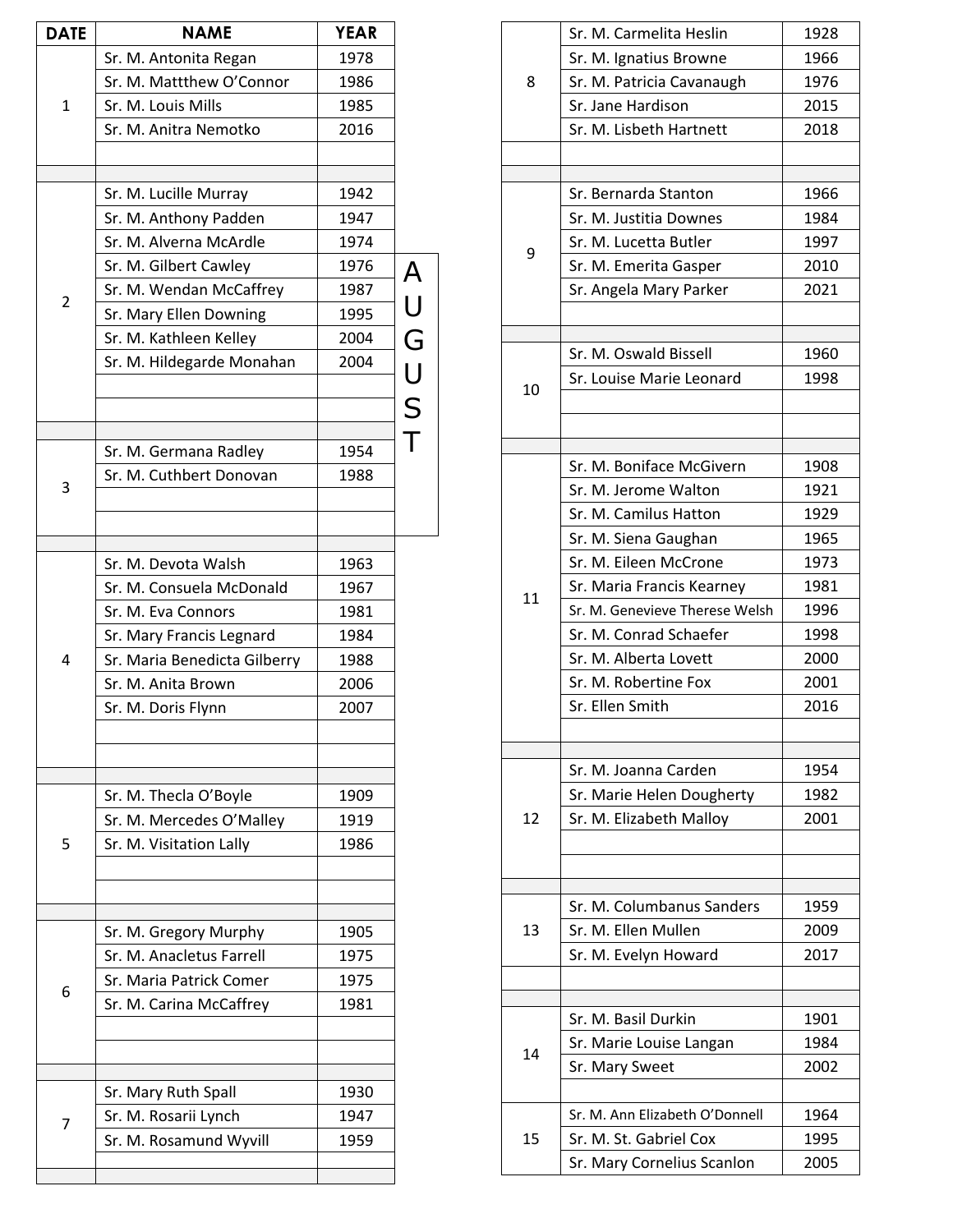|    | Sr. M. Clotilde McDermott     | 1929 |        |
|----|-------------------------------|------|--------|
|    | Sr.M. Annunciation Hughes     | 1967 |        |
|    | Sr. M. Philomena Purcell      | 1970 |        |
| 16 | Sr. M. Evelina McCarthy       | 1985 |        |
|    | Sr. M. Dolora Mullarkey       | 2007 |        |
|    |                               |      |        |
|    | Sr. Miriam Catherine Corcoran | 1980 |        |
| 17 | Sr. Mary Mark Lowery          | 2018 |        |
|    |                               |      |        |
|    | Sr. M. Perpetual McCormick    | 1862 |        |
| 18 | Sr. Gloria Frank              | 2019 |        |
|    |                               |      |        |
|    | Sr. Elizabeth Ann Bushman     | 1981 | AUGUST |
|    | Sr. M. Judith Gavigan         | 1999 |        |
| 19 |                               |      |        |
|    |                               |      |        |
|    |                               |      |        |
| 20 |                               |      |        |
|    | Sr. Grace Marie McCarthy      | 1928 |        |
|    | Sr. M. Norberta Streilly      | 1960 |        |
|    | Sr. M. Rose Irma Spillane     | 1987 |        |
| 21 | Sr. M. Dorette Coleman        | 1997 |        |
|    |                               |      |        |
|    |                               |      |        |
|    | Sr. M. Geraldina Fitzgerald   | 1955 |        |
| 22 | Sr. M. Catherine Ambrose      | 1996 |        |
|    |                               |      |        |
|    | Sr. M. Veronice Hennigan      | 1985 |        |
|    | Sr. M. Audrey McHale          | 1997 |        |
| 23 |                               |      |        |
|    |                               |      |        |
|    | Sr. M. Victorian Pineau       | 1958 |        |
|    | Sr. M. Eucharista Cooke       | 1966 |        |
|    | Sr. M. Louise Pellow          | 1967 |        |
| 24 | Sr. M. Teresina Thompson      | 1977 |        |
|    | Sr. M. Cecil Nooney           | 1981 |        |
|    | Sr. M. Laurena Cullen         | 1985 |        |
|    | Sr. M. Yvette Ireland         | 1994 |        |
|    | Sr. M. Victoire Moran         | 2007 |        |

|    | Sr. M. Donald Murray         | 1977 |
|----|------------------------------|------|
| 25 | Sr. M. Timothy Smyth         | 1997 |
|    |                              |      |
|    |                              |      |
|    | Sr. M. Redempta Foye         | 1906 |
|    | Sr. M. Teresina Perse        | 1911 |
|    | Sr. M. Nepomucene Caffrey    | 1942 |
| 26 | Sr. M. Fellix Merrick        | 1951 |
|    | Sr. Mary Roche               | 2004 |
|    |                              |      |
|    |                              |      |
|    |                              |      |
|    | Sr. M. Lucretia Gilroy       | 1976 |
|    | Sr. M. Petrina Maher         | 1978 |
| 27 | Sr. M. Constantine Proulx    | 1984 |
|    |                              |      |
|    |                              |      |
|    |                              |      |
|    | Sr. M. Evangelista Dougherty | 1931 |
|    | Sr. M. Joycelin Ennis        | 1979 |
| 28 | Sr. M. Alfred Judge          | 1981 |
|    | Sr. Claire Marie Kulp        | 2020 |
|    |                              |      |
|    | Sr. M. Magdala Hogan         | 1957 |
|    | Sr. M. Anacaria Farrell      | 1966 |
|    | Sr. Mary Arthur Meinzer      | 1996 |
| 29 | Sr. M. Pulcheria Longe       | 2000 |
|    | Sr. Mary Grace McCarthy      | 2000 |
|    | Sr. M. Agnella Murtaugh      | 2009 |
|    |                              |      |
|    |                              |      |
|    | Sr. M. Xaviera Smith         | 1969 |
| 30 | Sr. Gertrude Marie Jelly     | 1977 |
|    |                              |      |
|    |                              |      |
|    | Sr. Maria Paulinus Richards  | 1984 |
|    | Sr. Alice Marie McCormick    | 1999 |
| 31 | Sr. M. Annchen Caulson       | 2001 |
|    |                              |      |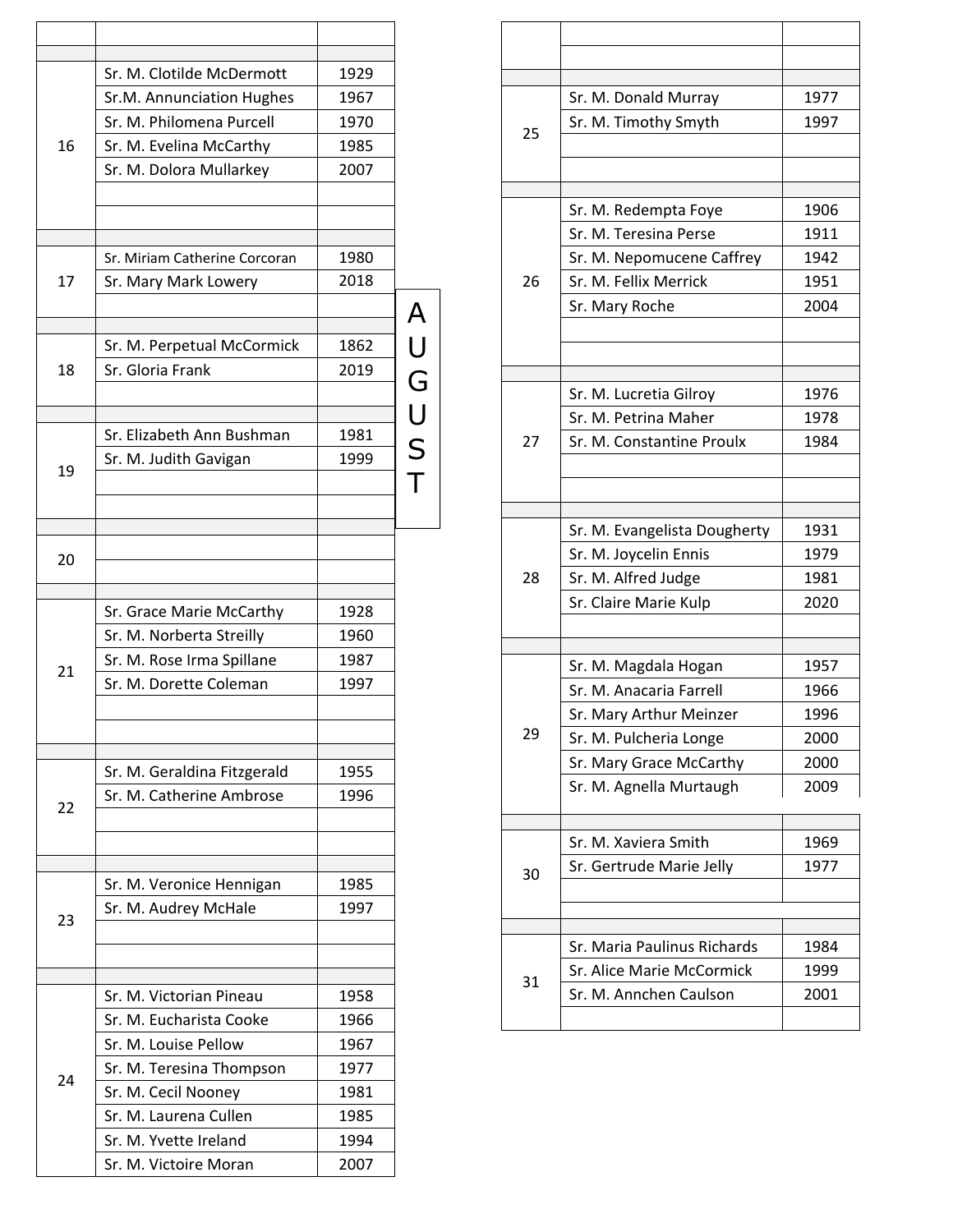| <b>DATE</b> | <b>NAME</b>               | <b>YEAR</b>  |                |
|-------------|---------------------------|--------------|----------------|
|             | Sr. M. Elaine Dempsey     | 1977         |                |
| 1           | Sr. M. Kathleen Newett    | 2012         |                |
|             | Sr. Jeanne Marie Kearney  | 2016         |                |
|             |                           |              |                |
|             | Sr. M. Lenorus McMurray   | 1963         |                |
|             | Sr. M. Jeromine McCarthy  | 1965         |                |
| 2           | Sr. Ellen Marie Loftus    | 1997         |                |
|             |                           |              |                |
|             | Sr. M. Vincentia O'Boyle  | 1918         |                |
|             | Sr. M. Melanie Rowan      | 1980         |                |
| 3           | Sr. Kathleen Maher        | 1994         |                |
|             | Sr. M. Ricardus Tuskey    | 2009         | S<br>E<br>P    |
|             |                           |              | $\mathsf T$    |
|             | Sr. M. Martina O'Connell  |              | E<br>M         |
|             | Sr. M. Sacred Heart Walsh | 1929<br>1957 |                |
|             | Sr. M. Mildred O'Toole    | 1976         | $\overline{B}$ |
|             |                           |              |                |
| 4           | Sr. M. Angelisse Boyce    | 1999<br>2009 | E              |
|             | Sr. M. St. Rita O'Boyle   |              | R              |
|             |                           |              |                |
|             | Sr. M. Brigida Strome     | 1986         |                |
| 5           | Sr. M. Eustace Hanley     | 1998         |                |
|             | Sr. M. Cecilia McAndrew   | 1916         |                |
|             | Sr. M. Alphonso Gorman    | 1962         |                |
| 6           | Sr. M. Raymonda Farry     | 1976         |                |
|             |                           |              |                |
|             | Sr. M. Agathina Murray    | 1954         |                |
| 7           | Sr. M. Suzanne McCarthy   | 1992         |                |
|             |                           |              |                |
|             | Sr. M. Mario Killeen      | 1992         |                |
|             | Sr. M. Norman Shaffer     | 1999         |                |
| 8           | Sr. M. Joyce McQuaide     | 2002         |                |
|             |                           |              |                |

|    | Sr. M. Stanislaus O'Neill       | 1917 |
|----|---------------------------------|------|
| 9  | Sr. Anne Francis O'Connor       | 1990 |
|    | Sr. M. Fanchon Mahady           | 1991 |
|    | Sr. M. Moira McMonigle          | 1992 |
|    |                                 |      |
|    |                                 |      |
|    |                                 |      |
|    | Sr. M. Angelica Needham         | 1944 |
|    | Sr. Maria Cecilia MacMillan     | 1988 |
| 10 | Sr. M. Joan Coyne               | 2006 |
|    |                                 |      |
|    |                                 |      |
|    |                                 |      |
| 11 |                                 |      |
|    |                                 |      |
|    | Sr. M. Helen Farrell            | 1946 |
|    | Sr. M. Magdalena Tierney        | 1962 |
|    | Sr. M. Laurence Tierney         | 1970 |
| 12 | Sr. M. Helen Patricia Comerford | 1998 |
|    | Sr. M. Gerard Manning           | 2009 |
|    |                                 |      |
|    |                                 |      |
|    | Sr. M. Wenceslaus McHugh        | 1954 |
|    | Sr. M. Anita O'Sullivan         | 1963 |
|    | Sr. M. Stanislaus O'Donnell     | 1974 |
| 13 | Sr. M. DeLellis Long            | 1997 |
|    | Sr. M. Canice Riordan           | 2006 |
|    | Sr. Beverly Hmel                | 2019 |
|    |                                 |      |
|    | Sr. Mary Luke O'Brien           | 1899 |
|    | Sr. M. Laurentia Glynn          | 1909 |
|    | Mother M. Marcella Gill         | 1955 |
| 14 | Sr. M. Inez Farrell             | 1956 |
|    | Sr. Mary Walter Campbell        | 1977 |
|    | Mother M. Beata Wertz           | 1989 |
|    | Sr. M. Monica Byrne             | 2019 |
|    | Sr. M. Christine Scanlon        | 1935 |
| 15 |                                 |      |
|    |                                 |      |
|    | Sr. Mary Clare Howard           | 1932 |
|    | Sr. M. Leocadia Lynott          | 1950 |
| 16 | Sr. M. Pierrina Kennedy         | 1968 |
|    | Sr. M. Doris Caffrey            | 1975 |
|    | Sr. M. Angelus Swanick          | 2000 |
|    |                                 |      |
|    |                                 |      |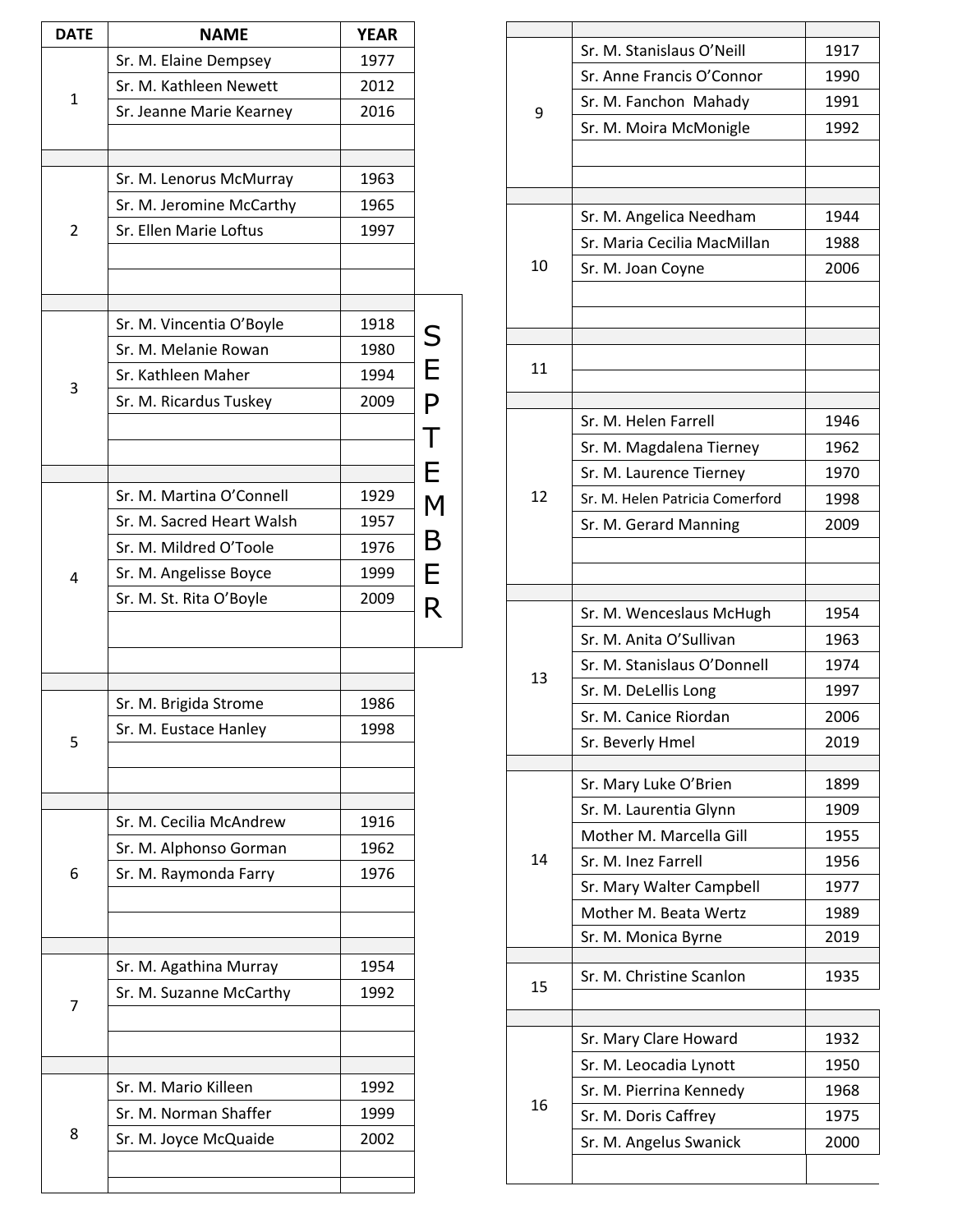|    | Sr. Mary Lucy Hickey                            | 1863         |                |
|----|-------------------------------------------------|--------------|----------------|
|    | Sr. M. Philomena Snow                           | 1919         |                |
|    | Sr. M. St. Francis Lantzy                       | 1954         |                |
| 17 | Sr. M. Juliana Kelley                           | 1977         |                |
|    | Sr. Mary Cephas Ryan                            | 2009         |                |
|    |                                                 |              |                |
|    |                                                 |              |                |
|    |                                                 |              |                |
| 18 | Sr. Miriam Eugene Carroll                       | 2002         |                |
|    |                                                 |              |                |
|    |                                                 |              |                |
|    | Sr. M. Cosmas McNamara                          | 2002         | S<br>E<br>P    |
|    | Sr. Maria Benedict Russell                      | 1976         |                |
| 19 | Sr. M. Jacinta Guinther                         | 2013         |                |
|    |                                                 |              |                |
|    |                                                 |              | $\mathsf T$    |
|    |                                                 |              | E              |
|    | Sr. M. Joan Minahan                             | 1966         | $\overline{M}$ |
| 20 | Sr. Teresa Marie McGinnis                       | 1975         |                |
|    |                                                 |              | B              |
|    |                                                 |              | E              |
|    | Sr. M. Honora Nagle                             | 1960         | R              |
|    | Sr. M. Denise Monahan                           | 1974         |                |
| 21 |                                                 |              |                |
|    |                                                 |              |                |
|    |                                                 |              |                |
|    | Sr. M. Bernadetta Burns                         | 1942         |                |
|    | Sr. M. Bartholomew Judge                        | 1974         |                |
|    | Sr. M. Cor Mariae Schroth                       | 1981         |                |
|    | Sr. M. Dolorese Lyons<br>Sr. M. Kateri Nicolaus | 1982         |                |
| 22 |                                                 | 1989         |                |
|    | Sr. M. Wilmett Moran<br>Sr. M. Anita Brotherton | 1993         |                |
|    |                                                 | 2001<br>2010 |                |
|    | Sr. M. Carolyn Mullen                           | 2020         |                |
|    | Sr. M. Janice Barry                             |              |                |
|    |                                                 |              |                |
|    | Sr. M. Philip Clarey                            | 1950         |                |
| 23 | Sr. Mary Lima Fitzgerald                        | 1967         |                |
|    | Sr. Mary Carmel Beyer                           | 1969         |                |
|    |                                                 |              |                |
|    |                                                 |              |                |
|    |                                                 |              |                |
|    |                                                 |              |                |
|    |                                                 |              |                |

|    | Sr. M. Andrew Quinn        | 1903 |
|----|----------------------------|------|
|    | Sr. M. Huberta Cullen      | 1917 |
| 24 | Sr. M. Pius La Rocque      | 2004 |
|    |                            |      |
|    |                            |      |
|    | Sr. M. Aloysia Mulhern     | 1914 |
|    |                            |      |
| 25 | Sr. M. Madeleine Loughlin  | 1947 |
|    | Sr. M. Immaculata Norton   | 2019 |
|    |                            |      |
|    | Sr. M. Nadine Moran        |      |
|    |                            | 1976 |
|    | Sr. M. Leon McConnell      | 1996 |
| 26 |                            |      |
|    |                            |      |
|    |                            |      |
|    |                            |      |
|    | Sr. M. Alphonsine Dinnihan | 1922 |
|    | Sr. Mary Therese Laraio    | 1938 |
|    | Sr. M. Eulalia Walsh       | 1946 |
| 27 | Sr. M. Alonzo Ryan         | 1952 |
|    | Sr. Gilmary Speirs         | 2014 |
|    |                            |      |
|    |                            |      |
|    |                            |      |
|    | Sr. M. Hyacinth Flynn      | 1895 |
|    | Sr. M. Bernadine Hogan     | 1932 |
|    | Sr. M. St. Agnes Moran     | 1983 |
| 28 | Sr. M. Maris Law           | 2005 |
|    |                            |      |
|    |                            |      |
|    |                            |      |
|    |                            |      |
|    | Sr. M. Bonaventure Murphy  | 1924 |
|    | Sr. M. St. John Ortner     | 1982 |
| 29 | Sr. M. Constance Melvin    | 1985 |
|    | Sr. M. Austin Murdock      | 1997 |
|    |                            |      |
|    |                            |      |
|    |                            |      |
|    | Sr. M. Benedict Marron     | 1900 |
|    | Sr. M. Romula Lloyd        | 1938 |
|    | Sr. M. Angelus Mills       | 1946 |
| 30 | Sr. Margaret Mary Howley   | 1968 |
|    | Sr. Maria Raymond Grogan   | 1995 |
|    |                            |      |
|    |                            |      |
|    |                            |      |
|    |                            |      |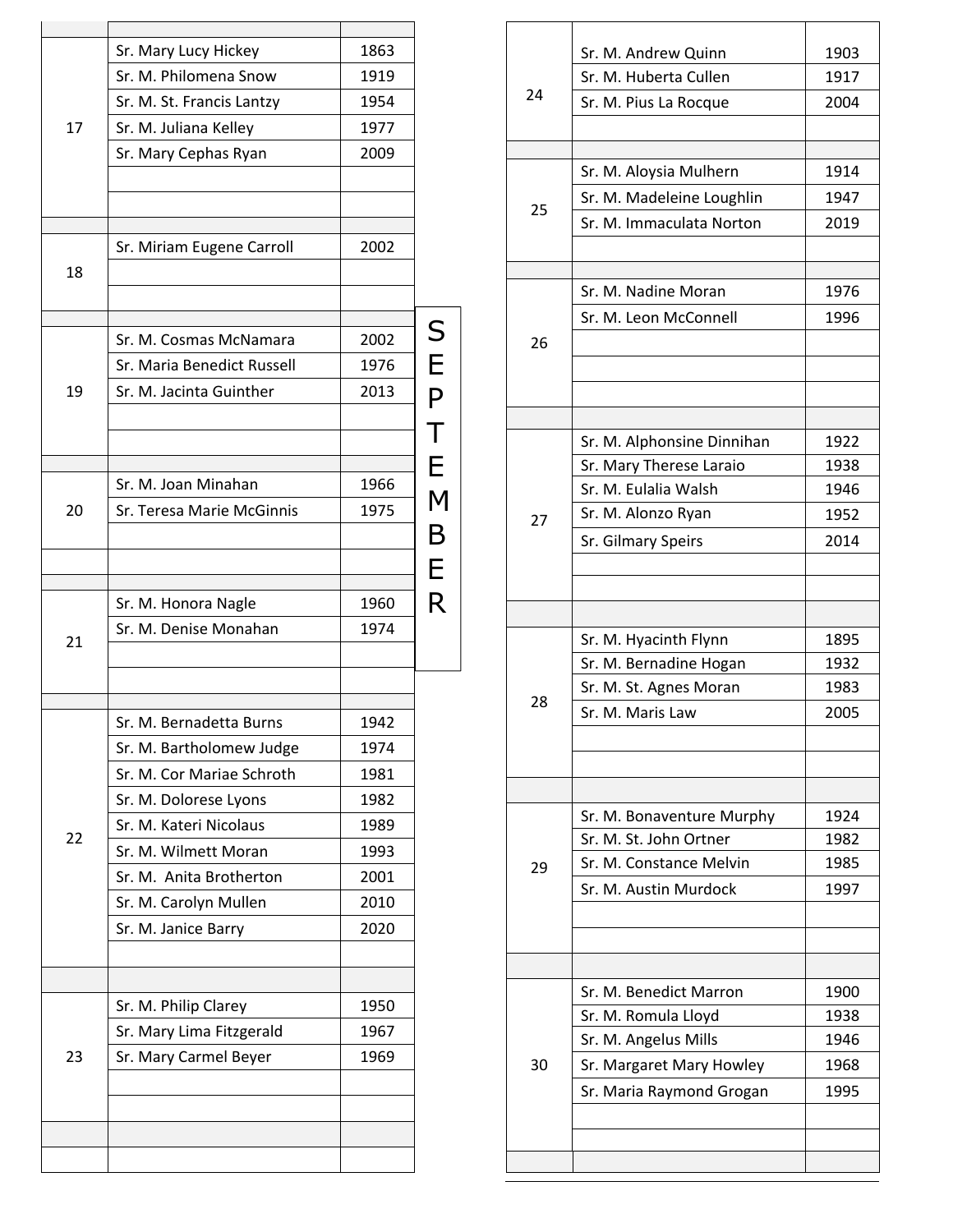| <b>DATE</b>    | <b>NAME</b>                                     | <b>YEAR</b>  |         |
|----------------|-------------------------------------------------|--------------|---------|
|                | Sr. M. Antoinette Diskin                        | 1939         |         |
|                | Sr. M. Teresita Clark                           | 1961         |         |
|                | Sr. M. Salome Klarsch                           | 1975         |         |
|                | Sr. M. Rose Angela Ruddy                        | 1983         |         |
| $\mathbf{1}$   | Sr. M. Thomasine Ryan                           | 1998         |         |
|                | Sr. M. Albrette Rouleau                         | 2010         |         |
|                | Sr. M. Sarita Gesler                            | 2012         |         |
|                |                                                 |              |         |
|                |                                                 |              |         |
|                | Sr. M. Marianna Weir                            | 1954         |         |
|                | Sr. Clare Marie McMenamin                       | 1987         |         |
| $\overline{2}$ | Sr. Benedicta Berendes                          | 2011         |         |
|                |                                                 |              |         |
|                |                                                 |              |         |
|                |                                                 |              |         |
|                | Sr. M. Romana Capezzuto                         | 1965         |         |
| 3              |                                                 |              | OCTOBER |
|                |                                                 |              |         |
|                | Sr. M. Visitation Hines                         | 1915         |         |
|                | Sr. M. Carol Bender                             | 2001         |         |
| 4              |                                                 |              |         |
|                |                                                 |              |         |
|                |                                                 |              |         |
|                | Sr. M. DeNeri Gibbons                           |              |         |
| 5              | Sr. M. Edmund McCarthy<br>Sr. M. Lucina Mullen  | 1965<br>1967 |         |
|                | Sr. Mary Edward Loftus                          |              |         |
|                |                                                 | 2020         |         |
|                | Sr. M. Marion Hewitt                            | 1945         |         |
|                |                                                 | 1977         |         |
| 6              | Sr. M. Rosalia McGarry<br>Sr. Marie Elise Regan | 2016         |         |
|                | Sr. Theresa Ann McElroy                         | 2018         |         |
|                |                                                 |              |         |
|                | Sr. M. Ambrose Cusick                           | 1920         |         |
|                | Sr. M. Liguori coroner                          | 1926         |         |
|                | Sr. M. Laserian Flannelly                       | 1940         |         |
|                | Sr. Mary Stephen Sheridan                       | 1965         |         |
| 7              | Sr. Catherine Marie Murphy                      | 1966         |         |
|                | Sr. M. Elizaretta McGee                         | 1987         |         |
|                | Sr. M. Benedictus Philpott                      | 1996         |         |
|                | Sr. Maria Gerald Shanley                        | 1998         |         |
|                | Sr. M. Franzchen Yahner                         | 2007         |         |
|                | Sr. M. Elizabeth Sciulli                        | 2011         |         |
|                |                                                 |              |         |
|                | Sr. M. Theophane Walsh                          | 1956         |         |
|                | Sr. M. Monita Casey                             | 1968         |         |
| 8              |                                                 |              |         |
|                |                                                 |              |         |

|    | Sr. M. Rosalind Nailen        | 1923 |
|----|-------------------------------|------|
|    | Sr. M. Martha Quinn           | 1953 |
|    | Sr. M. Florian Flannelly      | 1983 |
| 9  | Sr. M. Nativite Layden        | 1993 |
|    | Sr. M. Noel Michalek          | 1994 |
|    |                               |      |
|    | Sr. M. Anselm McShea          | 2021 |
|    |                               |      |
|    | Sr. M. Gerald O'Malley        | 1898 |
| 10 | Sr. Maria Thomas Harrington   | 1983 |
|    | Sr. Mary of the Angels Whalen | 1988 |
|    | Sr. Mary Alice Wheatley       | 2007 |
|    |                               |      |
|    |                               |      |
|    | Mother M. Francis Henry       | 1912 |
| 11 | Sr. Immaculate Severino       | 2008 |
|    |                               |      |
|    |                               |      |
|    | Sr. M. Athanasius Diskin      | 1930 |
|    | Sr. M. Nazarius Sweeney       | 1953 |
|    | Sr. Maria Vincent Hilbert     | 1971 |
| 12 | Sr. M. Agnes McHale           | 2010 |
|    | Sr. Ann Lucille Bohn          | 2014 |
|    | Sr. Adrian Barrett            | 2015 |
|    |                               |      |
|    |                               |      |
|    | Sr. M. Hyacinth Tierney       | 1936 |
| 13 | Sr. M. Leah Seng              | 1984 |
|    |                               |      |
|    |                               |      |
|    | Sr. M. Hortense O'Boyle       | 1977 |
|    | Sr. M. Gerard ford            | 1987 |
| 14 | Sr. M. Dolores Ryan           | 2003 |
|    | Sr. M. Martina Williams       | 2003 |
|    | Sr. M. Ann Ryan               | 2004 |
|    | Sr. Patricia O'Brien          | 2020 |
|    |                               |      |
|    | Sr. M. Rebecca Bean           | 1915 |
|    | Sr. M. Domitilla Benson       | 1940 |
|    | Sr. M. Eleanor Judge          | 1965 |
| 15 | Sr. M. Modesta Walsh          | 1967 |
|    | Sr. M. Bernard Cunningham     | 1996 |
|    | Sr. M. Eva Maria Zlotucha     | 2012 |
|    | Sr. Mary K Dwyer              | 2014 |
|    | Sr. Cecilia Marie Tippen      | 2014 |
|    |                               |      |
|    | Sr. Mary John Doherty         | 1929 |
|    | Sr. M. Irene Dunlea           | 1941 |
|    | Sr. Marie Anthony Clemens     | 1975 |
| 16 | Sr. M. Aline Farrell          | 2001 |
|    |                               |      |
|    |                               |      |
|    |                               |      |
|    |                               |      |
|    |                               |      |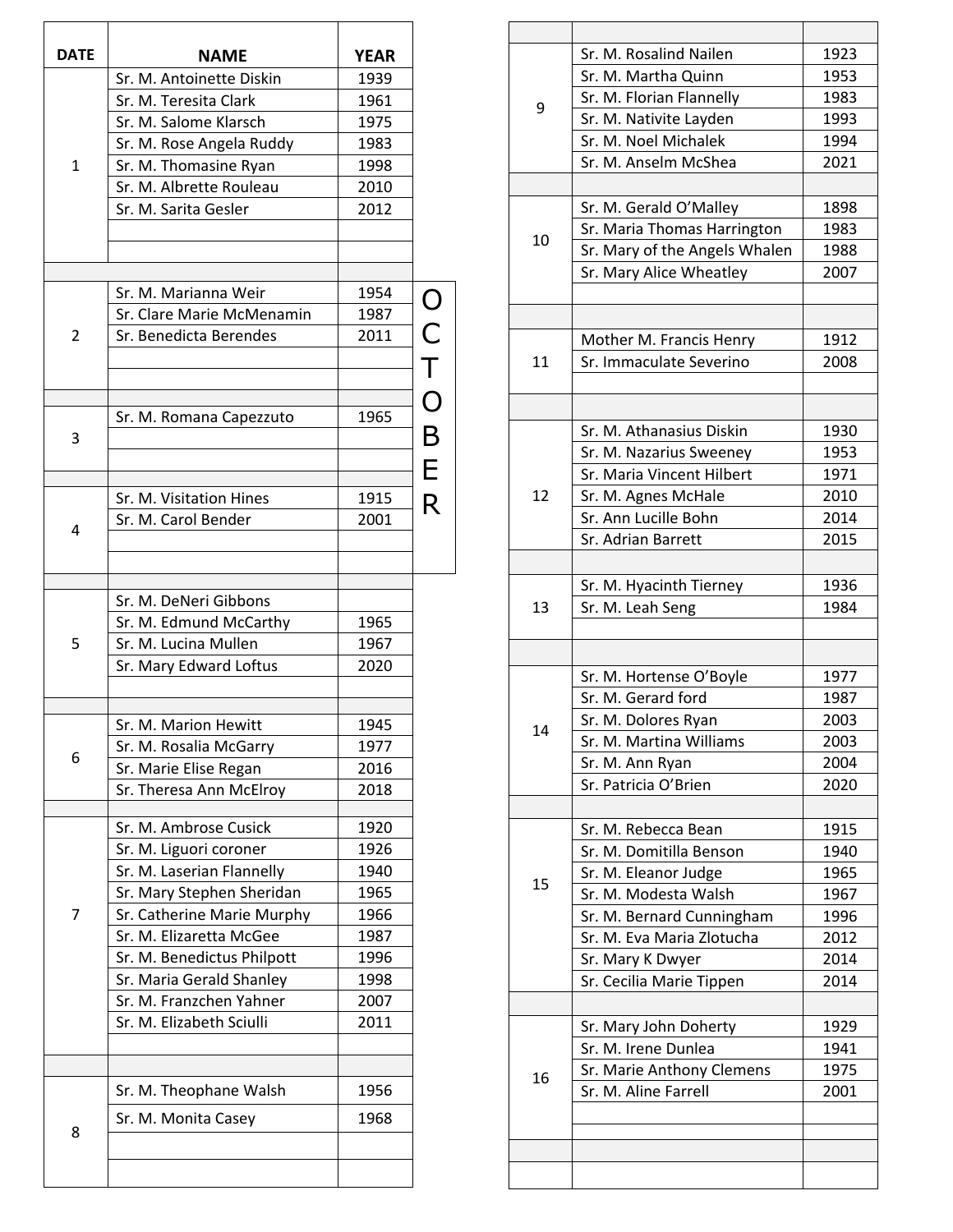|    | Sr. Salome Flynn               | 1922 |         |
|----|--------------------------------|------|---------|
|    | Sr. M. Anina Sullivan          | 1950 |         |
|    | Sr. M. Carmine Higgins         | 1978 |         |
| 17 | Sr. M. Johnita Hines           | 1999 |         |
|    |                                |      |         |
|    | Sr. Adelaide Marie Eells       | 1972 |         |
| 18 |                                | 1982 |         |
|    | Sr. M. John Baptist Hale       |      |         |
|    | Sr. M. Christine McGovern      | 1917 |         |
|    | Sr. M. Angelo McNulty          | 1963 |         |
| 19 | Sr. M. Ambrosia Gardner        | 1985 |         |
|    | Sr. M. Clotilde Cullen         | 1993 |         |
|    |                                |      |         |
|    | Sr. M. Borgia Matthews         | 1876 |         |
|    | Sr. Mary Mark Fitzpatrick      | 1945 |         |
| 20 | Sr. M. Alexandra Quillan       | 1967 |         |
|    | Sr. M. Loretta Chouinard       | 2004 |         |
|    |                                |      | OCTOBER |
|    | Sr. M. Elphage Lowery          | 1975 |         |
| 21 |                                |      |         |
|    |                                |      |         |
|    | Sr. Stella Marie Untersee      | 1980 |         |
| 22 | Sr. Mary Samuel McKeown        | 1989 |         |
|    |                                |      |         |
|    | Sr. M. Theodosia O'Donnell     | 1957 |         |
| 23 | Sr. M. Bernita McDonough       | 1989 |         |
|    | Sr. M. Laurana Burns           | 1992 |         |
|    |                                |      |         |
|    | Sr. M. Anacletus Murphy        | 1920 |         |
|    | Sr. M. Albert O'Connell        | 1932 |         |
|    | Sr. M. Immaculata Gillespie    | 1947 |         |
| 24 | Sr. M. Myra Haggerty           | 1957 |         |
|    | Sr. M. Victorine Seery         | 1965 |         |
|    | Sr. Maria Gillet Reap          | 1969 |         |
|    | Sr. Elissa Meehan              | 2014 |         |
|    |                                |      |         |
|    | Sr. M. Barbara Farrell         | 1901 |         |
|    | Sr. M. Leon Wall               | 1936 |         |
| 25 | Sr. Marion Irving              | 1983 |         |
|    | Sr. M. Gabrielle Driscoll      | 1984 |         |
|    | Sr. M. Lenore McAllister       | 2020 |         |
|    |                                |      |         |
|    | Sr. M. Beatrice O'Neill        | 1935 |         |
| 26 | Sr. M. Casimira Kent           | 1992 |         |
|    | Sr. M. Francis Gabriel Lenihan | 2016 |         |
|    | Sr. Agnes Shaw                 | 2020 |         |
|    |                                |      |         |

|    | Sr. M. Christopher Mooney    | 1962         |
|----|------------------------------|--------------|
|    | Sr. M. Roberta Condon        | 1963         |
|    | Sr. M. Agnese Lavoie         | 1964         |
|    | Sr. Maria Alphonse Fortunato | 1980         |
| 27 | Sr. Maria Charles Daly       | 1980         |
|    | Sr. M. St. Anne Quinn        | 1981         |
|    | Sr. M. Carol Baden           | 2011         |
|    |                              |              |
|    |                              |              |
|    |                              |              |
|    | Sr. Maria Alphonsus Hewston  | 1982<br>1984 |
|    | Sr. M. Margrete Kelley       |              |
| 28 | Sr. Maria Magdala O'Boyle    | 2010         |
|    |                              |              |
|    |                              |              |
|    | Sr. M. Adele Mullen          | 2005         |
| 29 |                              |              |
|    |                              |              |
|    |                              |              |
|    | Sr. M. Rosemary Casey        | 2005         |
| 30 |                              |              |
|    |                              |              |
|    | Sr. M. Patrick Quinnan       | 1919         |
|    | Sr. M. Willemyn Gambrill     | 1992         |
| 31 | Sr. M. Ambrose Walker        | 2000         |
|    | Sr. M. Perpetua Little       | 2003         |
|    | Sr. M. Margaret Clarke       | 2013         |
|    |                              |              |
|    |                              |              |
|    |                              |              |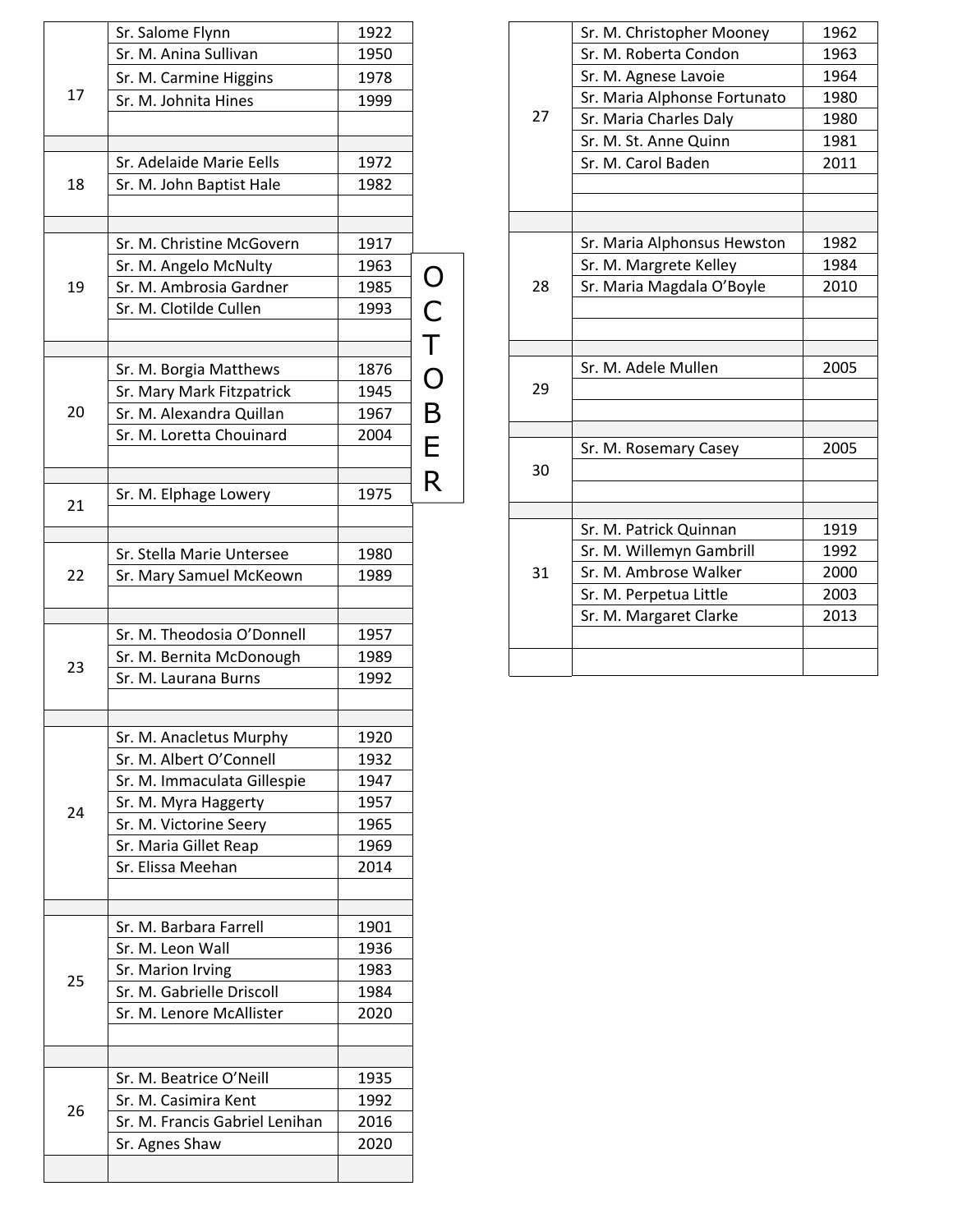| <b>DATE</b>  | <b>NAME</b>                                 | <b>YEAR</b>  |                  |
|--------------|---------------------------------------------|--------------|------------------|
|              | Sr. M. Veronica McAndrews                   | 1916         |                  |
| $\mathbf{1}$ |                                             |              |                  |
|              |                                             |              |                  |
|              | Sr. M. Majella Cawley                       | 1925         |                  |
|              | Sr. M. Virginia Johnson                     | 1972         |                  |
|              | Sr. M. Cormac Bohan                         | 1980         |                  |
|              | Sr. M. Joannes Marley                       | 1989         |                  |
| 2            | Sr. M. Rosalind Doyle                       | 1994         |                  |
|              | Sr. M. Angela Hughes<br>Sr. M. Gerarda Ryan | 1996<br>1998 |                  |
|              |                                             |              |                  |
|              |                                             |              |                  |
|              | Sr. M. Hilarion Doyle                       | 1915         |                  |
|              | Sr. M. Angelita Cahill                      | 1957         |                  |
| 3            | Sr. M. Margaretta Mullen                    | 1964         |                  |
|              | Sr. M. Gertrude Hopkins                     | 2013         |                  |
|              |                                             |              | N<br>O<br>V<br>E |
|              | Sr. M. Irmina McMahon                       | 1967         | M                |
|              | Sr. M. Damian Howley                        | 1974         |                  |
| 4            | Sr. M. Cecilia Kielty                       | 1985         | B                |
|              | Sr. M. Francis Borgia O'Donnell             | 2019         | E                |
|              |                                             |              | R                |
|              | Sr. M. William Kearney                      | 1874         |                  |
|              | Sr. M. Aloysius Smith                       | 1919         |                  |
|              | Sr. M. Colette Murnin                       | 1973         |                  |
| 5            | Sr. M. Florita Waters                       | 1988         |                  |
|              | Sr. St. Monica Costello                     | 2013         |                  |
|              |                                             |              |                  |
|              |                                             |              |                  |
| 6            |                                             |              |                  |
|              | Sr. M. Ann Scanlon                          | 1926         |                  |
| 7            | Sr. M. Margaret Kearney                     | 1937         |                  |
|              |                                             |              |                  |
|              |                                             |              |                  |
|              | Sr. M. Stella Dwyer                         | 1933         |                  |
|              | Sr. M. Fides Gibson                         | 1959         |                  |
|              | Sr. M. Gertrudis Porter                     | 1971         |                  |
| 8            | Sr. M. Rose Genevieve DeGloria              | 1974         |                  |
|              | Sr. M. Augustine Walton                     | 1976         |                  |
|              | Sr. M. Celine Duffy                         | 1988         |                  |
|              |                                             |              |                  |

| 9  | Sr. M. Diane Saraceni         | 1993 |
|----|-------------------------------|------|
|    | Sr. M. Wilma Rooney           | 2010 |
|    |                               |      |
|    | Sr. M. Rosina Byrne           | 1939 |
|    | Sr. M. Anselmo Murray         | 1959 |
|    | Sr. Maria James McNamara      | 2000 |
| 10 | Sr. M. Teresa Clare McAuliffe | 2008 |
|    |                               |      |
|    |                               |      |
|    |                               |      |
|    | Sr. M. Justine Finnigan       | 1893 |
| 11 | Sr. M. Bertrand Walton        | 1950 |
|    |                               |      |
|    | Sr. M. Sixtus Murray          | 1931 |
| 12 | Sr. M. Maurice Marshall       | 1934 |
|    | Sr. M. Gerlinda Griffin       | 2005 |
|    |                               |      |
|    | Sr. M. Annella Kelly          | 1993 |
| 13 |                               |      |
|    |                               |      |
|    |                               |      |
| 14 | Sr. M. Donata McFadden        | 1953 |
|    |                               |      |
|    | Sr. M. Hilary King            | 1940 |
|    | Sr. M. Magdalen Devine        | 1965 |
| 15 | Sr. M. Jane Kehoe             | 1971 |
|    | Sr. M. Flora Long             | 1973 |
|    |                               |      |
|    | Sr. M. Josephine Connerton    | 1925 |
|    | Sr. M. Jane deChantal Giblin  | 1943 |
|    | Sr. M. LaSalle Hess           | 1993 |
|    | Sr. M. Graecia Mangin         | 1999 |
| 16 | Sr. Mary Wren                 | 2000 |
|    | Sr. Patricia Burke            | 2006 |
|    | Sr. M. Jeanne Gallagher       | 2013 |
|    | Sr. Eamon O'Neill             | 2015 |
|    |                               |      |
|    |                               |      |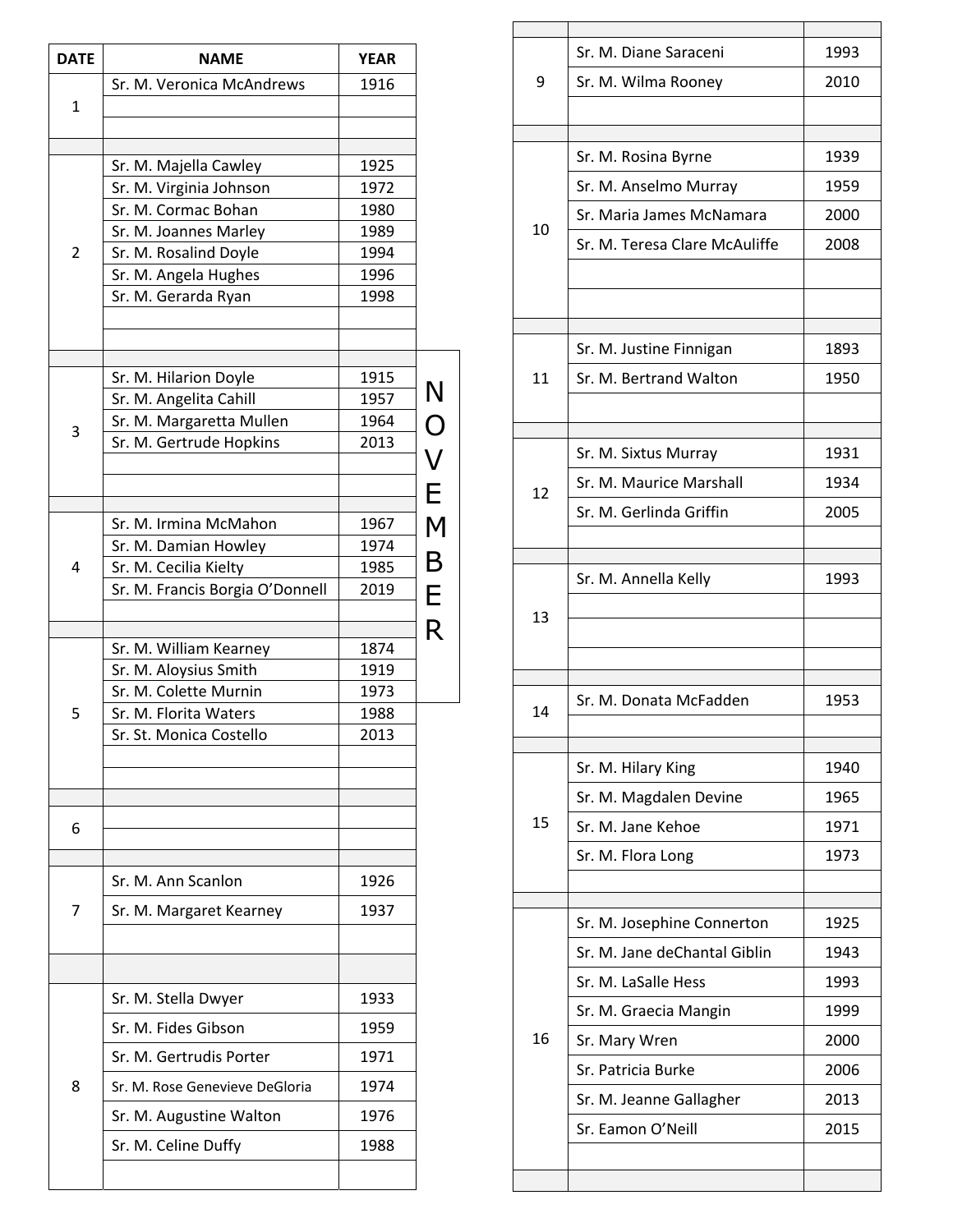| 17 | Sr. M. Loretto Halpin        | 1966         |                       |
|----|------------------------------|--------------|-----------------------|
|    | Sr. M. Gonzaga Walton        | 1983         |                       |
|    | Sr. Ann Grayeski             | 2017         |                       |
|    | Sr. Margaret Burke           | 2019         |                       |
|    |                              |              |                       |
| 18 | Sr. M. Callistus Wills       | 1940         |                       |
|    | Sr. Amy Zychal               | 2020         |                       |
|    |                              |              |                       |
|    | Sr. M. Hostia Lanagan        | 1925         |                       |
|    | Sr. M. Fabian Gallagher      | 1948         |                       |
| 19 | Sr. M. Cecile Gallagher      | 1998         |                       |
|    | Sr. M. Mary Brian Greene     | 1999         |                       |
|    | Sr. M. Kathleen Toner        | 2003<br>2021 |                       |
|    | Sr. Jo Ann Trama             |              |                       |
|    |                              |              | N<br>O<br>V<br>E<br>M |
|    | Sr. M. Genevieve Morrissey   | 1903         |                       |
|    | Sr. M. Merici Gorman         | 1978         |                       |
| 20 | Sr. Katherine Broderick      | 1991         |                       |
|    | Sr. M. Aimee Pencovich       | 1998         |                       |
|    | Sr. M. Raymond Rafferty      | 1999         | $\mathsf B$           |
|    |                              |              | E                     |
|    |                              |              |                       |
|    |                              |              |                       |
|    | Sr. M. Matthew Loftus        | 1926         | R                     |
| 21 | Sr. M. Genoveva Chainey      | 1967         |                       |
|    | Sr. Barbara DuMont           | 2015         |                       |
|    | Sr. M. Jane Frances Dunnigan | 2019         |                       |
|    |                              |              |                       |
|    | Sr. M. Lucy Philbin          | 1931         |                       |
|    | Sr. M. Dorotheus McAndrew    | 1935         |                       |
|    | Sr. Mary Conception Donnelly | 1936         |                       |
| 22 | Sr. M. Miriam Loftus         | 1967         |                       |
|    | Sr. Maria Gabriel McQuade    | 1978         |                       |
|    | Sr. Edna Marie Wentland      | 2005         |                       |
|    |                              |              |                       |
|    |                              |              |                       |
|    | Sr. M. Barbara O'Malley      | 1944         |                       |
|    | Sr. M. Kieran Helring        | 1993         |                       |
| 23 | Sr. M. Ganzales McGowan      | 1996         |                       |
|    | Sr. M. Ann Hughs             | 2006         |                       |

| 24 | Sr. Cleophas Lynn          | 1957 |
|----|----------------------------|------|
|    | Sr. M. Wilfred Collins     | 1960 |
|    | Sr. M. Leo Lehman          | 1961 |
|    | Sr. M. Rosalita Smith      | 1973 |
|    | Sr. M. Moira Murray        | 2013 |
|    |                            |      |
|    | Sr. M. Consilia Godfrey    | 1934 |
|    | Sr. Mary Grace Flanagan    | 1934 |
|    | Sr. M. Anselm Lavery       | 1951 |
| 25 | Sr. M. Stephanie Murray    | 1964 |
|    | Sr. M. Marian Flannery     | 1999 |
|    | Sr. Elizabeth Grace        | 2014 |
|    | Sr. Fileen Miller          | 2016 |
|    |                            |      |
|    | Sr. M. Romaine O'Neill     | 1940 |
|    | Sr. M. Malachi McKernan    | 1950 |
| 26 | Sr. M. Nora Clarke         | 2009 |
|    | Sr. M. Jamesann McCue      | 2018 |
|    |                            |      |
| 27 | Sr. Maria Annette Naab     | 1947 |
|    |                            |      |
|    |                            |      |
|    | Sr. M. Virgine Maurer      | 1991 |
|    | Sr. M. Emerentia Gallagher | 1995 |
|    | Sr. M. St. Joseph Nealon   | 1996 |
| 28 | Sr. M. Geralda McNamee     | 2003 |
|    | Sr. Mary Talbot Keliher    | 2006 |
|    | Sr. Linda Anne Greenberg   | 2015 |
|    |                            |      |
|    | Sr. M. Borromeo Horner     | 1963 |
| 29 | Sr. Kevin Maria McMullen   | 1979 |
|    | Sr. M. Mercia Kennedy      | 1991 |
|    | Sr. Maria Augustine Maher  | 1997 |
|    |                            |      |
|    |                            |      |
| 30 | Sr. M. Joachim Lane        | 1976 |
|    | Sr. Janice Heisey          | 2020 |
|    |                            |      |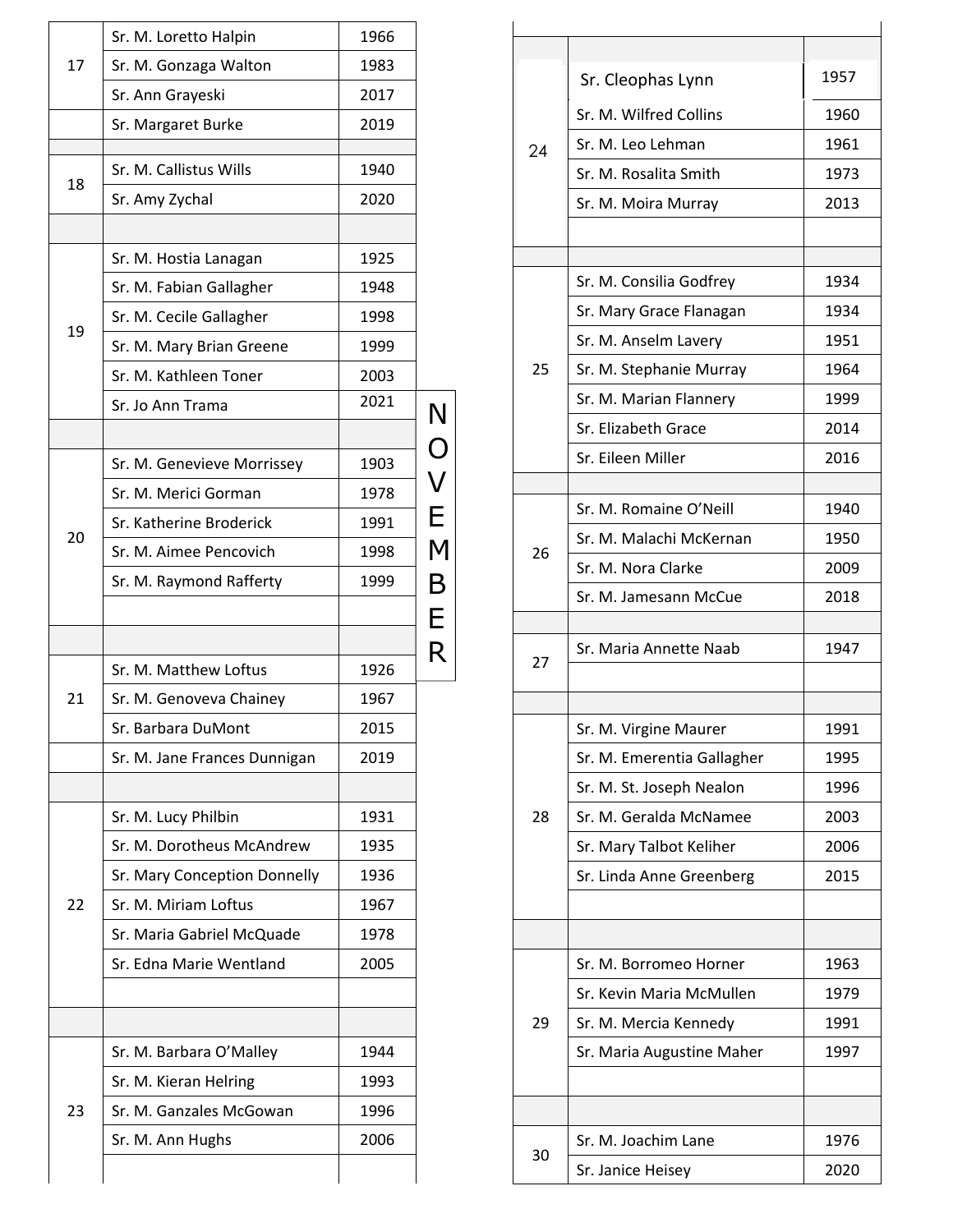| DECEM       |
|-------------|
|             |
| $\mathsf B$ |
| $\mathsf E$ |
|             |
| R           |
|             |
|             |
|             |
|             |
|             |
|             |
|             |
|             |
|             |
|             |
|             |
|             |
|             |
|             |
|             |
|             |
|             |
|             |
|             |
|             |
|             |
|             |

|    | Sr. M. Valeria Kendrick       | 1966 |
|----|-------------------------------|------|
|    | Sr. Joan Marie McDonald       | 1978 |
| 10 | Sr. Charles Marie Meehan      | 1996 |
|    | Sr. deLourdes Makstutis       | 1998 |
|    |                               |      |
|    |                               |      |
|    | Sr. M. Naomi McAndrew         | 1918 |
|    | Sr. M. Lothaire Saunders      | 1964 |
| 11 | Sr. Theresa Gabriel Dolan     | 1964 |
|    | Sr. M. Jose Lynch             | 1966 |
|    | Sr. M. Salvator Cramer        | 2013 |
|    |                               |      |
|    | Sr. M. Cephas McHugh          | 1948 |
|    | Sr. M. Alice McCann           | 1961 |
| 12 | Sr. Consolata Maria Hedderson | 1974 |
|    | Sr. M. Ann McHale             | 1993 |
|    |                               |      |
|    |                               |      |
|    | Mother M. Germaine O'Neil     | 1928 |
|    | Sr. M. Chrysostom Bahen       | 1937 |
| 13 | Sr. M. Marsia Gownley         | 2004 |
|    | Sr. M. Virgilius Smith        | 2012 |
|    | Sr. Marylyn Harding           | 2014 |
|    | Sr. Jacquelin Servick         | 2020 |
|    | Sr. Tomasa Fernandez Huaman   | 2021 |
|    | Sr. M. Austin Doherty         | 1928 |
|    | Sr. Edwin Marie Deptula       | 1933 |
|    | Sr. M. Andrea Fahey           | 1954 |
| 14 | Sr. Zita Maria Kane           | 1999 |
|    | Sr. M. Elise Frank            | 2008 |
|    |                               |      |
|    |                               |      |
|    | Sr. M. Redempta Doudican      | 1955 |
| 15 | Sr. M. Jamesina McMahon       | 1960 |
|    | Sr. Michlyn Grella            | 2015 |
|    |                               |      |
|    |                               |      |
|    | Sr. M. Johann Davis           | 1938 |
|    | Sr. M. Berchmans Gallagher    | 1941 |
| 16 | Sr. M. Anastasia Lavelle      | 1987 |
|    | Sr. Maria Emeric Donati       | 1991 |
|    | Sr. M. Leonora Swanhart       | 2003 |
|    | Sr. Robert Ann von Ahnen      | 2010 |